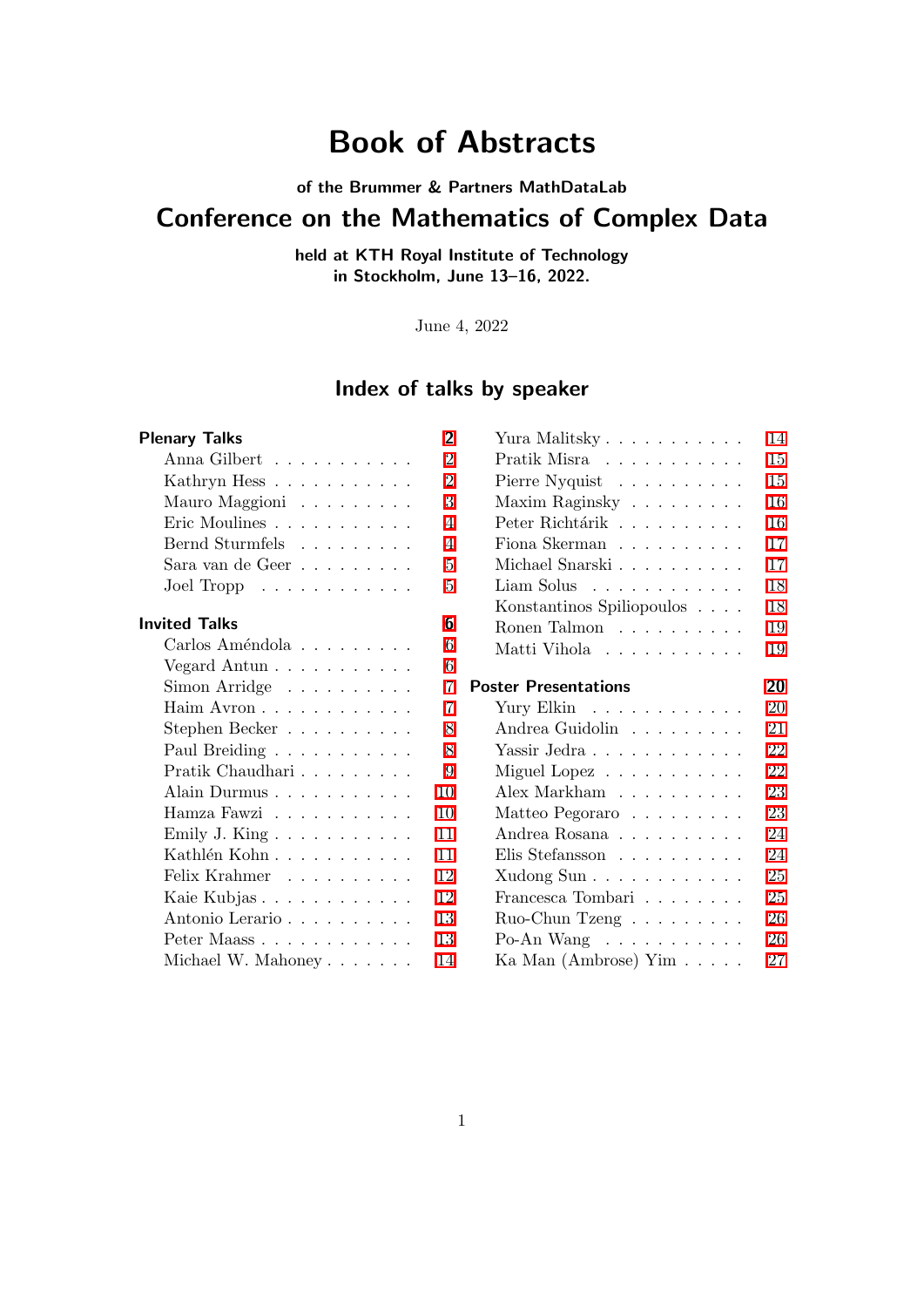### <span id="page-1-1"></span><span id="page-1-0"></span>Plenary Talks

### Metric Representations: Algorithms and Geometry

Anna Gilbert Yale University

Given a set of distances amongst points, determining what metric representation is most "consistent" with the input distances or the metric that best captures the relevant geometric features of the data is a key step in many machine learning algorithms. In this talk, we discuss a number of variants of this problem, from convex optimization problems with metric constraints to sparse metric repair.

### Morse-theoretic signal compression and reconstruction

Kathryn Hess EPFL

<span id="page-1-2"></span>In this lecture I will present work of three of my PhD students, Stefania Ebli, Celia Hacker, and Kelly Maggs, on cellular signal processing. In the usual paradigm, the signals on a simplicial or chain complex are processed using the combinatorial Laplacian and the resultant Hodge decomposition. On the other hand, discrete Morse theory has been widely used to speed up computations, by reducing the size of complexes while preserving their global topological properties. Ebli, Hacker, and Maggs have developed an approach to signal compression and reconstruction on chain complexes that leverages the tools of algebraic discrete Morse theory,, which provides a method to reduce and reconstruct a based chain complex together with a set of signals on its cells via deformation retracts, preserving as much as possible the global topological structure of both the complex and the signals. It turns out that any deformation retract of real degreewise finite-dimensional based chain complexes is equivalent to a Morse matching. Moreover, in the case of certain interesting Morse matchings, the reconstruction error is trivial, except on one specific component of the Hodge decomposition. Finally, the authors developed and implemented an algorithm to compute Morse matchings with minimal reconstruction error, of which I will show explicit examples.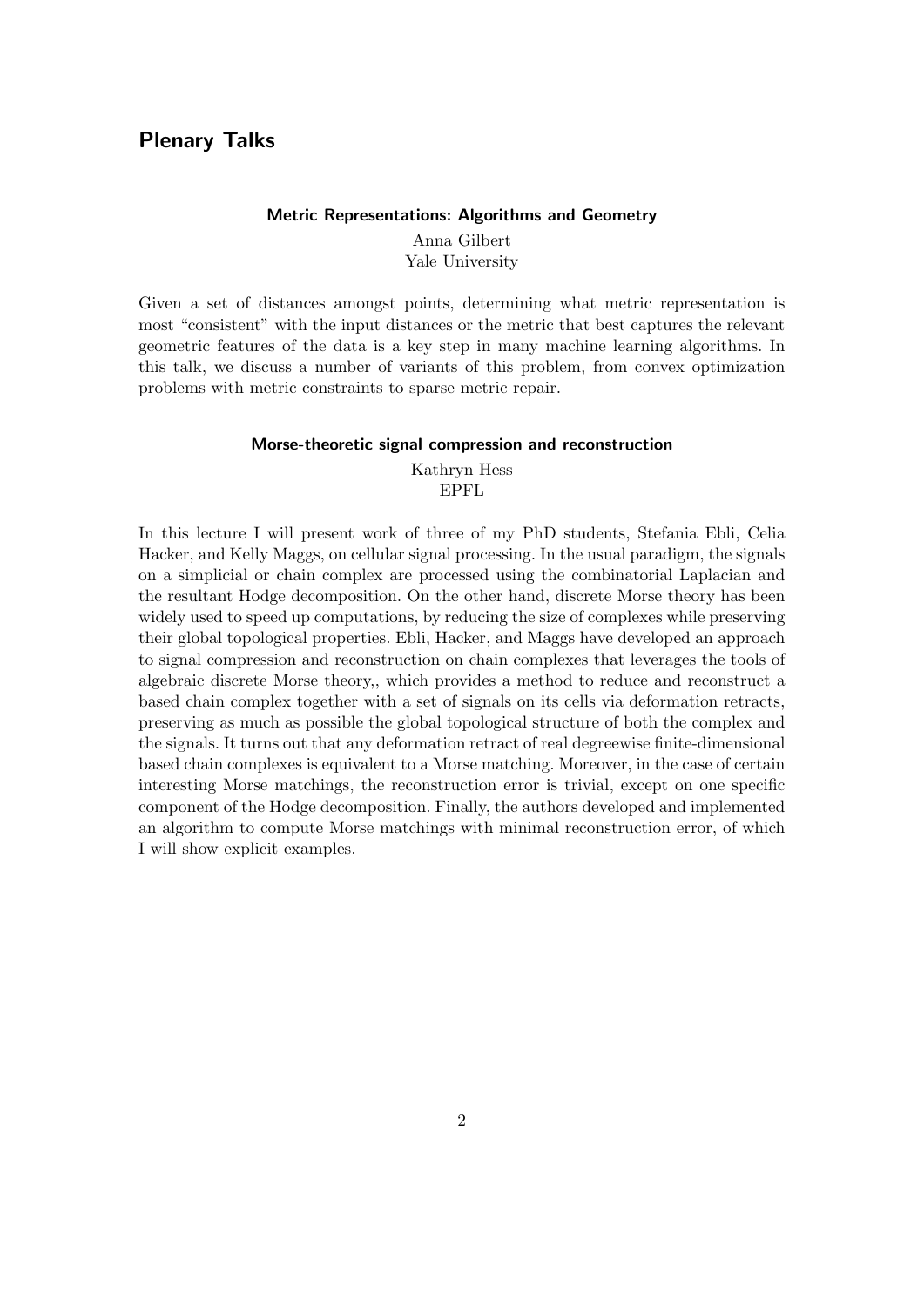### <span id="page-2-0"></span>Two problems in statistical estimation for high-dimensional dynamical systems

Mauro Maggioni Johns Hopkins University

We discuss two problems at the intersection of dynamical systems and statistical estimation/inference/machine learning. In the first problem we consider systems of interacting agents or particles, which are commonly used for modeling across the sciences. Oftentimes the laws of interaction between the agents are quite simple, for example they depend only on pairwise interactions, and only on pairwise distance in each interaction. We consider the following inference problem for a system of interacting particles or agents: given only observed trajectories of the agents in the system, can we learn what the laws of interactions are? We would like to do this without assuming any particular form for the interaction laws, i.e. they might be "any" function of pairwise distances. We consider this problem both the mean-field limit (i.e. the number of particles going to infinity) and in the case of a finite number of agents, with an increasing number of observations, albeit in this talk we will mostly focus on the latter case. We cast this as an inverse problem, and present a solution in the simplest yet interesting case where the interaction is governed by an (unknown) function of pairwise distances. We discuss when this problem is well-posed, we construct estimators for the interaction kernels with provably good statistically and computational properties, and discuss extensions to second-order systems, more general interaction kernels, stochastic systems, and to the setting where the variables (e.g. pairwise distance) on which the interaction kernel depends are not known a priori. This is joint work with F. Lu, J.Miller, S. Tang and M. Zhong. The second problem we consider is that of estimating invariant manifolds, and effective equations on them, for fast-slow stochastic systems in high-dimensions. We introduce a nonlinear stochastic model reduction technique for high-dimensional stochastic dynamical systems that have a low-dimensional invariant effective manifold with slow dynamics, and high-dimensional, large fast modes. Given only access to a black box simulator from which short bursts of simulation can be obtained, we design an algorithm that outputs an estimate of the invariant manifold, a process of the effective stochastic dynamics on it, which has averaged out the fast modes, and a simulator thereof. This simulator is efficient in that it exploits of the low dimension of the invariant manifold, and takes time steps of size dependent on the regularity of the effective process, and therefore typically much larger than that of the original simulator, which had to resolve the fast modes. The algorithm and the estimation can be performed on-the-fly, leading to efficient exploration of the effective state space, without losing consistency with the underlying dynamics. This construction enables fast and efficient simulation of paths of the effective dynamics, together with estimation of crucial features and observables of such dynamics, including the stationary distribution, identification of metastable states, and residence times and transition rates between them. This is joint work with S. Yang and X.-F. Ye.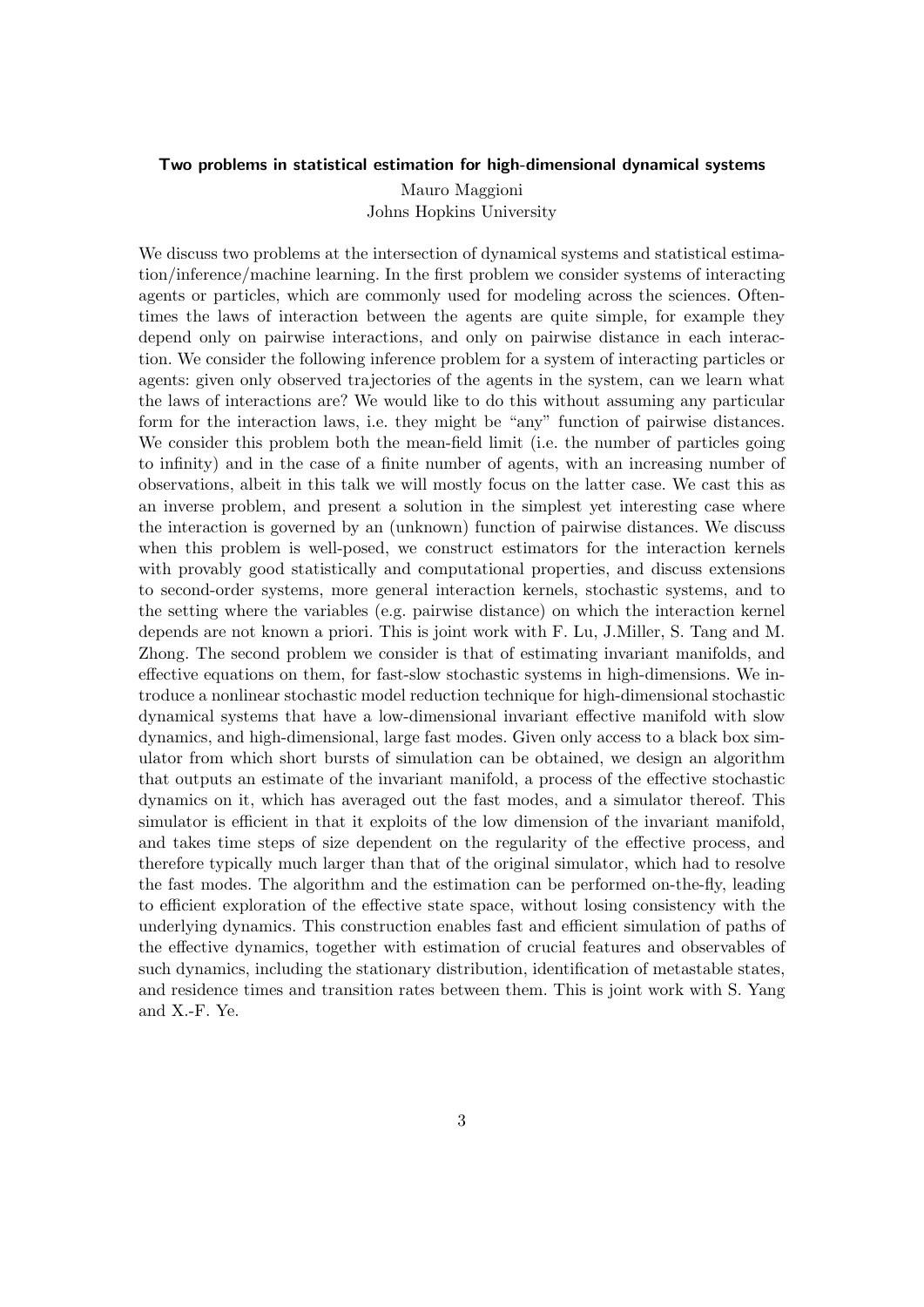### <span id="page-3-0"></span>Efficient federated Bayesian sampling by Stochastic Averaging Langevin Dynamics

Eric Moulines Ecole polytechnique

In this work, we develop new methods for Bayesian computation in a federated learning context (FL). While there are a variety of distributed MCMC algorithms, few have been developed to address the specific constraints of FL, such as data privacy, communication bottleneck, and statistical heterogeneity. To tackle these issues, we propose SALaD, a MCMC algorithm that combines the ideas of Stochastic Langevin Gradient Dynamics and Federated Averaging. In each round, each client executes SGLD to update its local parameter, which is sent to a central server. The central server then in turn sends the average of the local parameters to the clients. However, this method may suffer from the high variance of the stochastic gradients used by local SGLD and the heterogeneity of the data, which hinders and/or slows down convergence. To address these issues, we propose three alternatives based on a combination of control variates and bias reduction techniques for which theoretical improvements are derived. We illustrate our findings using several FL benchmarks for Bayesian inference.

### Geometry of Dependency Equilibria

Bernd Sturmfels MPI Leipzig

<span id="page-3-1"></span>An *n*-person game is specified by *n* tensors of the same format. Its equilibria are points in that tensor space. Dependency equilibria satisfy linear constraints on conditional probabilities. These cut out the Spohn variety, named after the philosopher who introduced the concept. Nash equilibria are tensors of rank one. We discuss the real algebraic geometry of the Spohn variety and its payoff map, with emphasis on connections to oriented matroids and algebraic statistics.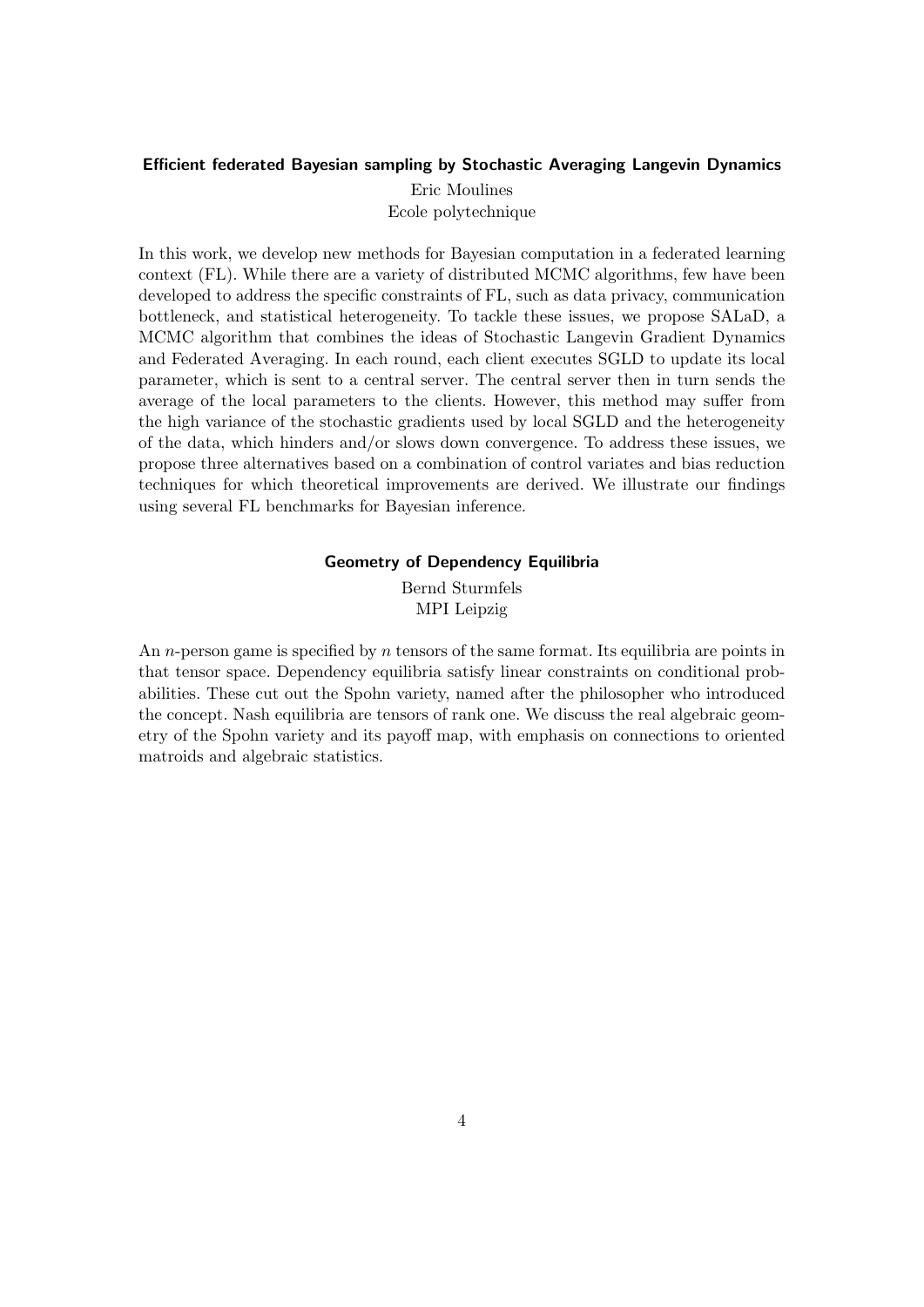#### Logistic regression with little noise

Sara van de Geer Seminar for Statistics, ETH Zürich

<span id="page-4-0"></span>Theoretical results for the logistic regression model typically assume that the observed binary label has probabilities staying away from zero. We study a situation where this assumption is violated, which is the case where the the noise level is low. There may even be no noise at all, which is often the case in the literature on 1-bit compressed sensing. Consider a feature vector  $\mathbf{x} \in \mathbb{R}^s$  and a vector of regression coefficients  $\beta^* \in S_2^{s-1}$  with s log n  $\ll n$  and let  $y \in {\pm 1}$  be the sign of  $x\beta^* + \sigma \zeta$  where the noise  $\zeta \sim \mathcal{N}(0, 1)$  is independent of **x** and  $0 < \sigma \leq 1$ . Then  $1/\sigma$  is the signal-to-noise level, since only the ratio of signal strength and noise level is identified. We observe *n* i.i.d. copies  $\{(X_i, Y_i)\}_{i=1}^n$ of  $(x, y)$ . With feature vector  $x \in \mathbb{R}^s$  and label  $y \in \{\pm 1\}$  the logistic loss function is  $l_c(x, y) := \log(1 + e^{-yxc})$ . We examine the estimator  $\hat{\gamma} := \arg \min_{c \in \mathbb{R}^s} \sum_{i=1}^n l_c(X_i, Y_i)$ . Let  $\hat{\beta} := \hat{\gamma}/\|\hat{\gamma}\|_2$ . We show that for the case of Gaussian design, the rate of convergence for  $\|\hat{\beta}-\beta^*\|_2$  is of order  $\sqrt{\sigma s \log n/n} \vee s \log n/n$ . Empirical risk minimization with  $\{0, 1\}$ loss l $\{\text{sign}(xc) \neq y\}$  has the rate  $(\sigma^2 s \log n/n)^{1/3} \vee s \log n/n$ . Thus, with Gaussian design, logistic regression appears to have a faster rate. For the high-dimensional case, we discuss an approach using  $\ell_0$ -regularization.

### Scalable semidefinite programming

Joel Tropp California Institute of Technology

<span id="page-4-1"></span>Semidefinite programming (SDP) is a powerful framework from convex optimization that has striking potential for data science applications. This talk describes a provably correct randomized algorithm for solving large, weakly constrained SDP problems by economizing on the storage and arithmetic costs. Numerical evidence shows that the method is effective for a range of applications, including relaxations of MaxCut, abstract phase retrieval, and quadratic assignment problems. Running on a laptop equivalent, the algorithm can handle SDP instances where the matrix variable has over  $10<sup>1</sup>4$  entries. This talk will highlight the ideas behind the algorithm in a streamlined setting. The insights include a careful problem formulation, design of a bespoke optimization method, and use of randomized matrix computations. Joint work with Alp Yurtsever, Olivier Fercoq, Madeleine Udell, and Volkan Cevher. Based on arXiv 1912.02949 (Scalable SDP, SIMODS 2021) and other papers (SketchyCGM in AISTATS 2017, Nyström sketch in NeurIPS 2017).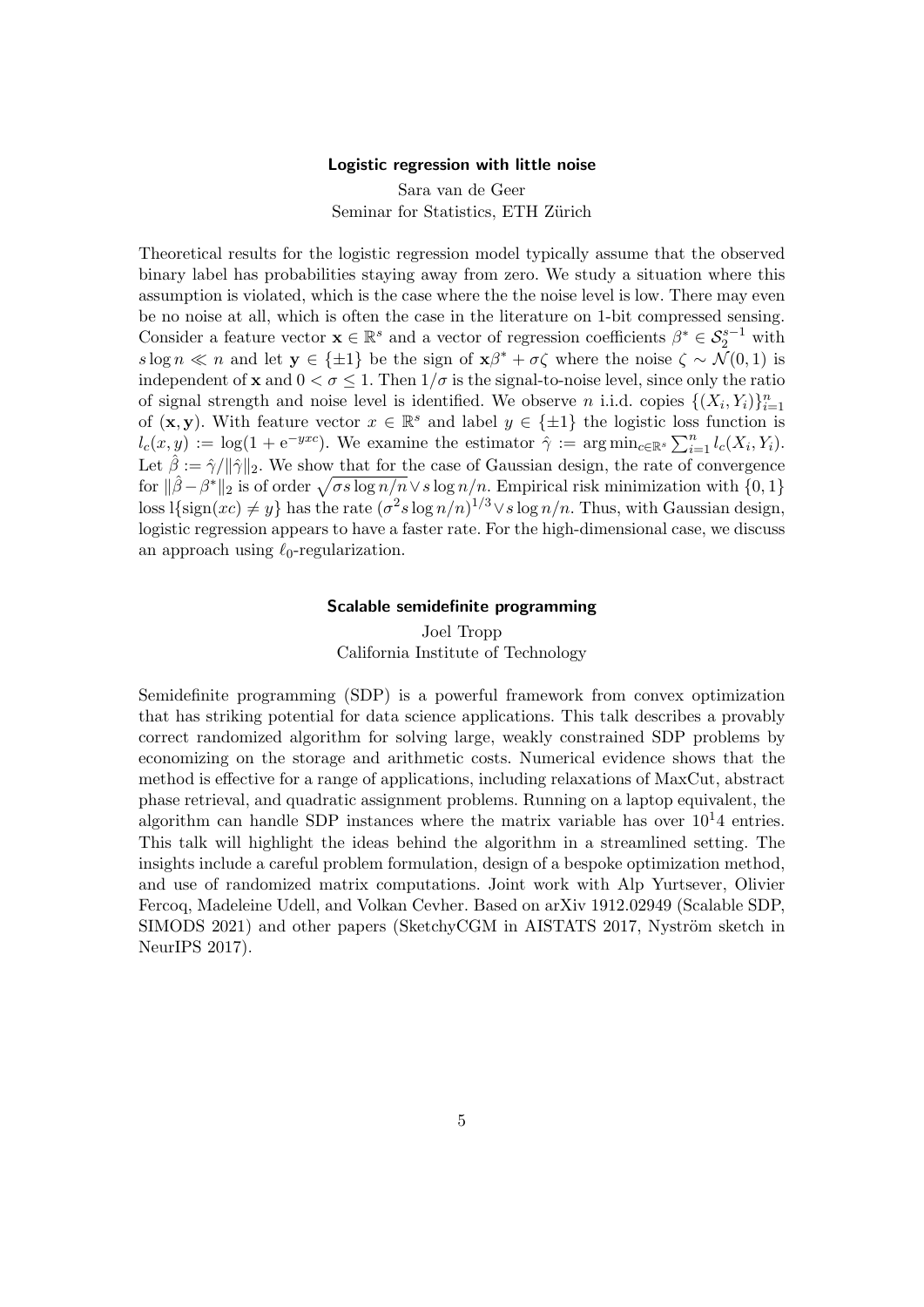### <span id="page-5-0"></span>Invited Talks

### <span id="page-5-1"></span>Estimating Gaussian mixtures using sparse polynomial moment systems

Carlos Améndola MPI-MiS / TU Berlin

The method of moments is a statistical technique for density estimation that solves a system of moment equations to estimate the parameters of an unknown distribution. A fundamental question critical to understanding identifiability asks how many moment equations are needed to get finitely many solutions and how many solutions there are. Since the moments of a mixture of Gaussians are polynomial expressions in the means, variances and mixture weights, one can address this question from the perspective of algebraic geometry. With the help of tools from polyhedral geometry, we answer this fundamental question for several classes of Gaussian mixture models. Furthermore, these results allow us to present an algorithm that performs parameter recovery and density estimation, applicable even in the high dimensional case. Based on joint work with Julia Lindberg and Jose Rodriguez.

### <span id="page-5-2"></span>AI-generated hallucinations: Why do they happen when stable/accurate NNs exist?

Vegard Antun University of Oslo

Artificial intelligence (AI) is currently entering many industries with full force. Yet, there is also overwhelming empirical evidence that much of modern AI is non-robust (unstable) and may produce non-trustworthy outputs. This is particularly true in highrisk applications such as medical imaging, where the issue of AI generated hallucinations now is causing serious concerns. In this talk, we present a comprehensive mathematical analysis explaining the many facets of AI generated hallucinations in imaging, their links to instabilities, but also how stable AI methods can hallucinate. Furthermore, we will show examples of basic well-conditioned problems in scientific computing where neural networks (NNs) with great approximation qualities are proven to exist, however, there does not exist any algorithm, even randomised, that can train (or compute) such a NN to even 1-digit of accuracy with a probability greater than 1/2. These results provide basic foundations for Smale's 18th problem ("What are the limits of AI?") and imply a potentially vast classification theory describing conditions under which (stable) NNs with a given accuracy can be computed by an algorithm. We begin this theory by initiating a unified theory for compressed sensing and deep learning, leading to sufficient conditions for the existence of algorithms that compute stable NNs in inverse problems.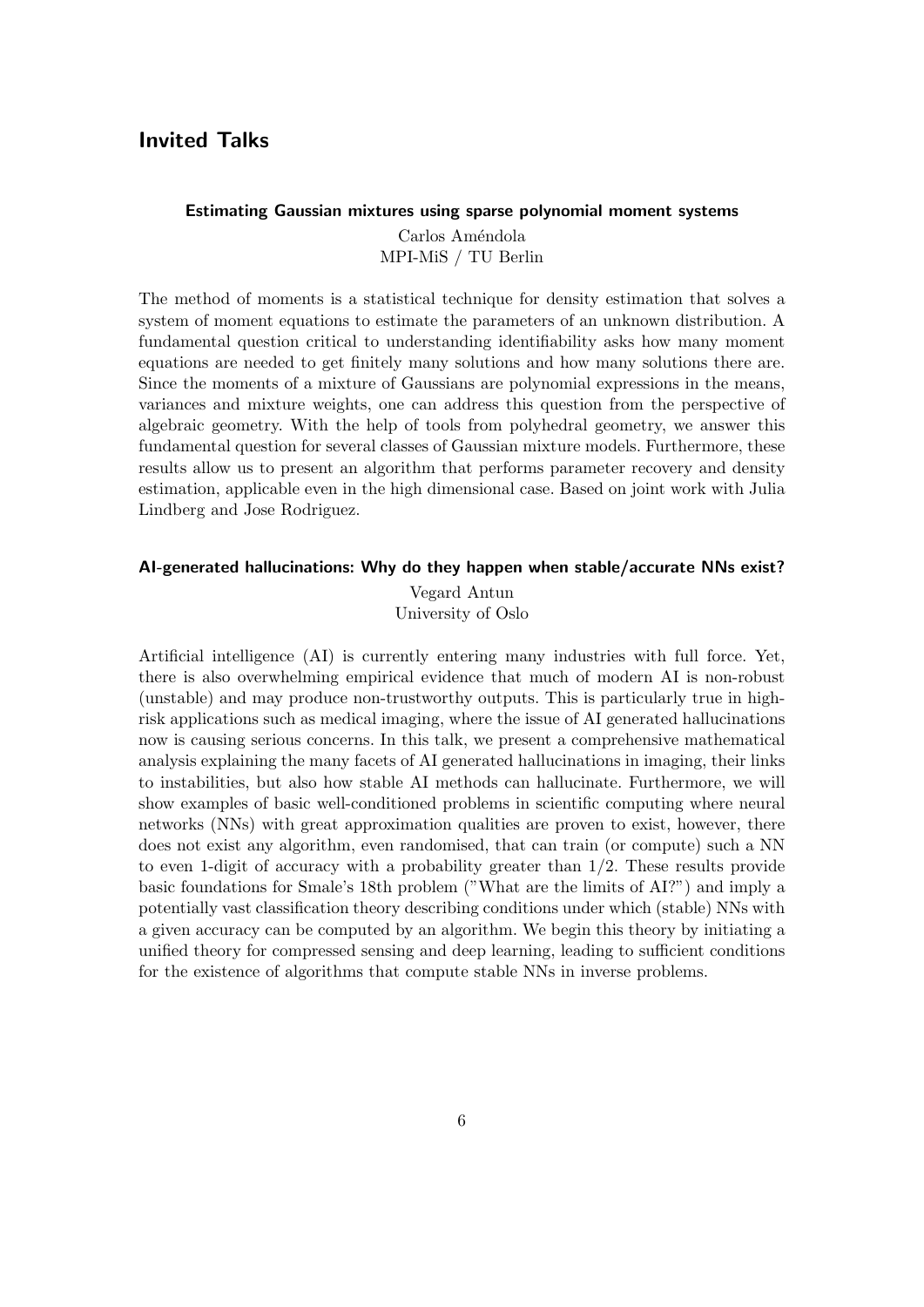#### <span id="page-6-0"></span>Fully Stochastic Reconstruction Methods in Coupled Physics Imaging

Simon Arridge University College London

Coupled Physics Imaging methods combine image contrast from one physical process with observations using a secondary process; several modalities in acousto-optical imaging follow this concept wherein optical contrast is observed with acoustic measurements. For the inverse problem both an optical and acoustic model need to be inverted. Classical methods that involve a non-linear optimisation approach can be combined with advances in stochastic subsamplings strategies that are in part inspired by machine learning applications. In such approaches the forward problem is considered deterministic and the stochasticity involves splitting of an objective function into sub functions that approach the fully sampled problem in an expectation sense. In this work we consider where the forward problem is also solved stochastically, by a Monte Carlo simulation of photon propagation. By adjusting the batch size in the forward and inverse problems together, we can achieve better performance than if subsampling is performed seperately. Joint work with S Powell, C Macdonald, N Hänninen, A Pulkkinen, T Tarvainen.

### Modern Tensor Factorizations and Applications to Longitudinal 'Omics' Data Analysis

Haim Avron Tel Aviv University

<span id="page-6-1"></span>Many real-world data are inherently of multi-way structure. However, multidimensional data is often processed as two-dimensional arrays (matrices), thus, ignoring the inherent higher-order structure therein. Arguably, matrization of higher-order data is such a common practice due to the ubiquitousness and strong theoretical foundations of matrix algebra. In the talk, I will discuss recent developments in multilinear algebra that have established an Eckart-Young like best rank approximation for the tensor tubal singular value decomposition (tSVDM), providing theoretical justification for the superiority of tensor-based approximations over matrization for the first time. I will then further explain how we utilized the tSVDM to construct a principal component analysis (PCA) analog for 3rd order tensors which we refer to as the M-product based Tensor Component Analysis (TCAM). We derive optimality for the TCAM, namely, the maximization of variance and distortion minimization for the TCAM embedding. These theoretical guarantees put TCAM as a promising utility for multi-way data analysis tasks. We explore this utility in the context of analyzing high dimensional so-called "omics" data, which is collected in longitudinal biological experiments.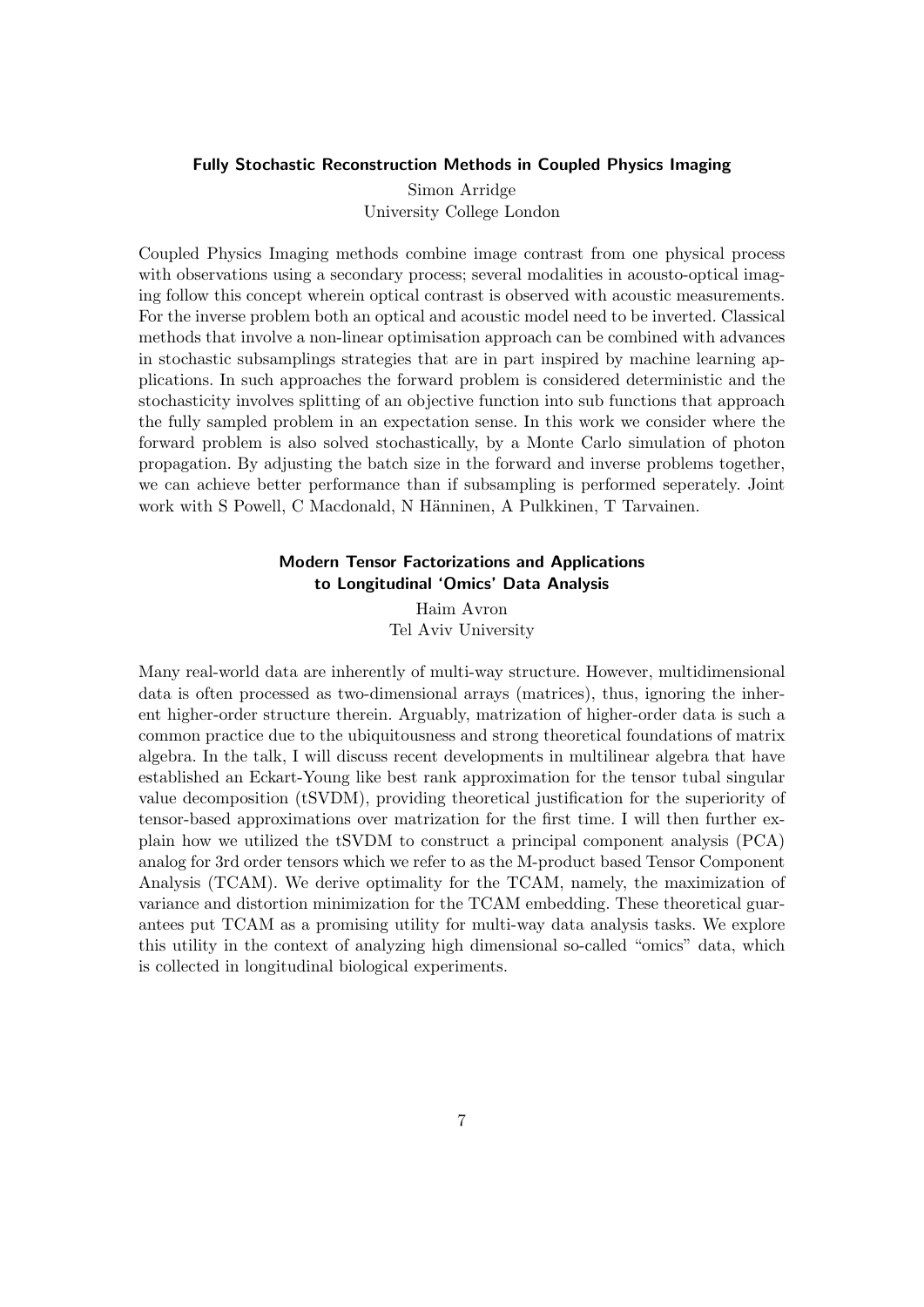### <span id="page-7-0"></span>Optimization for statistical estimators (applications to quantum fidelity estimation)

Stephen Becker

University of Colorado Boulder, Dept. of Applied Mathematics

Statistics and optimization are closely linked, and it is common to use optimization to compute statistical estimates, e.g., maximum likelihood estimation. However, optimization can also be used to compute estimators which are the rules used to compute estimates. This usage is not novel but is less known. We review a program of minimax risk estimators starting with work of Donoho (Annals of Statistics '94) and generalized by Juditsky and Nemirovski (Annals of Statistics '09). Following the exposition, we show how the framework can be applied to make rigorous direct estimates of the fidelity of a quantum state without needing to reconstruct an estimate of the state itself (which would be computationally expensive and ill-posed). Joint work with Akshay Seshadri, Martin Ringbauer, Rainer Blatt, Thomas Monz, Stephen Becker; https://arxiv.org/abs/2112.07925 and https://arxiv.org/abs/2112.07947

### Line Multiview Varieties

### Paul Breiding University of Osnabrück / MPI MiS Leipzig

<span id="page-7-1"></span>The mathematical abstraction of a pinhole camera is a projective linear map given by  $a \cdot 3 \times 4$  matrix. Suppose that we have a line in three-dimensional projective space and take  $m$  images of this line under using  $m$  different pinhole cameras. This produces an arrangement of  $m$  lines in two-space, called a line correspondence. I will present line correspondences for pinhole cameras from the point of view of algebraic geometry. We define the line multiview variety as the (complex) Zariski closure of the set of all line correspondences with  $m$  fixed cameras. We prove that in the case of generic camera matrices it is characterized by a natural determinantal variety and we provide a complete description for any camera arrangement. We investigate basic properties of this variety such as dimension, smoothness and multidegree. This is a joint work with Felix Rydell, Elima Shehu and Angelica Torres.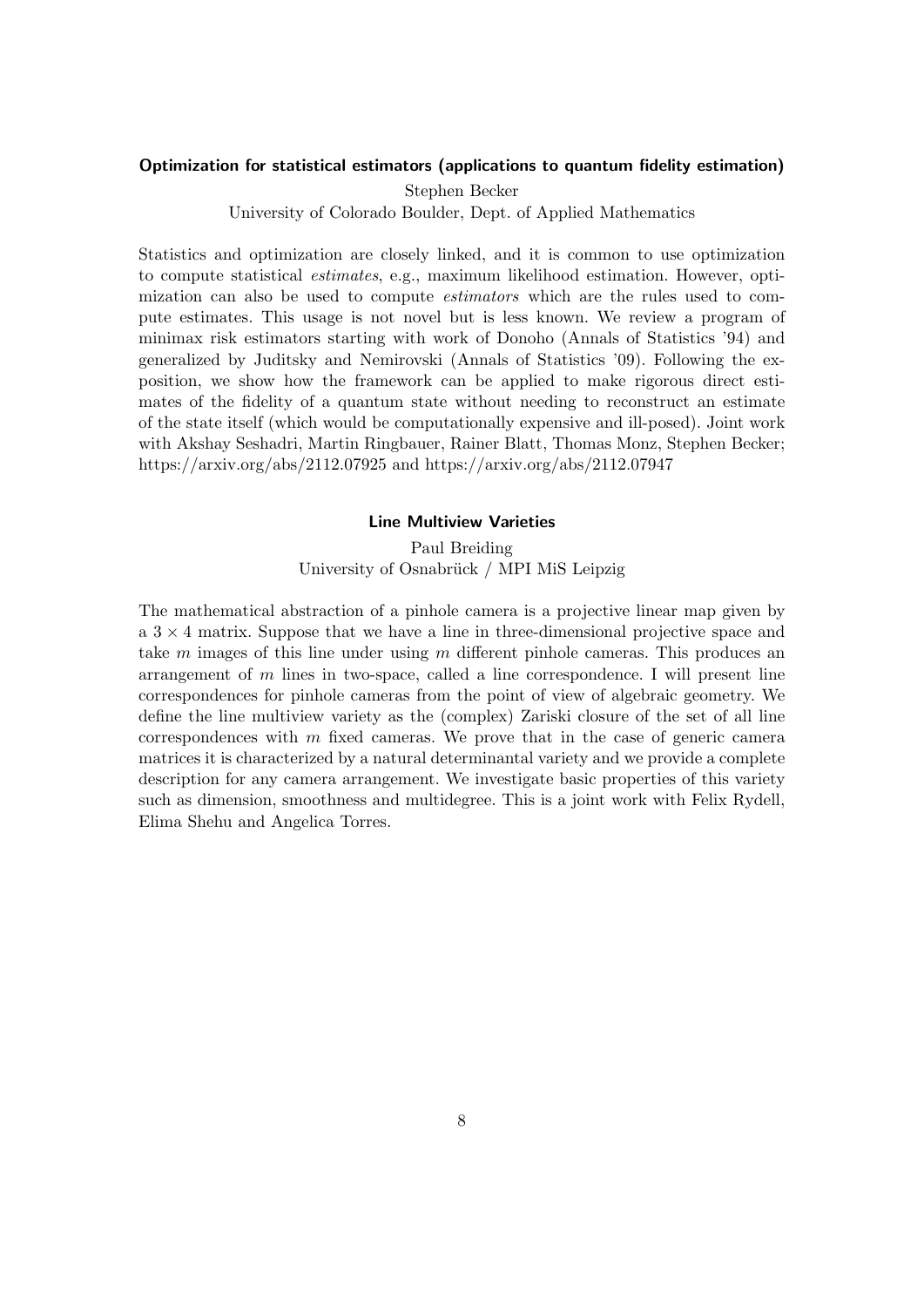### Does the Data Induce Capacity Control in Deep Learning?

Pratik Chaudhari University of Pennsylvania

<span id="page-8-0"></span>Accepted statistical wisdom suggests that the larger the model class, the more likely it is to overfit the training data. And yet, deep networks generalize extremely well. The larger the deep network, the better its accuracy on new data. This talk seeks to shed light upon this apparent paradox. We will argue that deep networks are successful because of a characteristic structure in the space of learning tasks. The input correlation matrix for typical tasks has a peculiar ("sloppy") eigenspectrum where, in addition to a few large eigenvalues (salient features), there are a large number of small eigenvalues that are distributed uniformly over exponentially large ranges. This structure in the input data is strongly mirrored in the representation learned by the network. A number of quantities such as the Hessian, the Fisher Information Matrix, as well as others activation correlations and Jacobians, are also sloppy. Even if the model class for deep networks is very large, there is an exponentially small subset of models (in the number of data) that fit such sloppy tasks. This talk will demonstrate the first analytical non-vacuous generalization bound for deep networks that does not use compression. We will also discuss an application of these concepts that develops new algorithms for semi-supervised learning.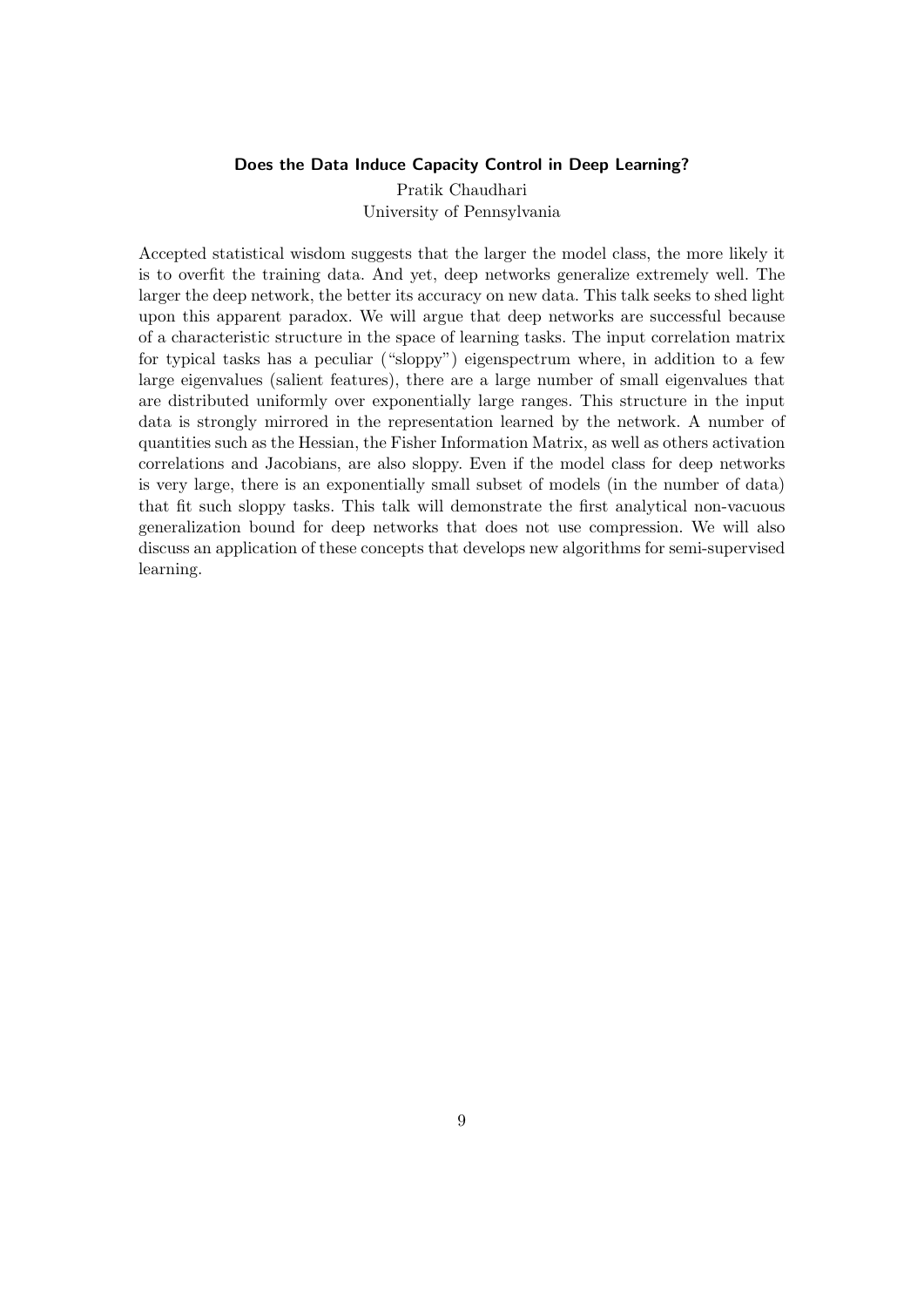### <span id="page-9-0"></span>The Kick-Kac teleportation algorithm: boost your favorite Markov Chain Monte Carlo using Kac formula

Alain Durmus ENS PS

In this work, we propose to target a given probability measure  $\pi$  by combining two Markov kernels with different invariant probability measures. In its basic form, the mechanism consists in picking up the current position and moving it according to a  $\pi$ -invariant Markov kernel as soon as the proposed move does not fall into a predefined region. If this is the case, then we resort to the last position in this region and move it according to another auxiliary Markov kernel before starting another excursion outside the region with the first kernel. These state dependent interactions allow to combine smoothly different dynamics that can be taylored to each region while the resulting process still targets the probability measure  $\pi$  thanks to an argument based on the Kac formula. Under weak conditions, we obtain the Law of Large numbers starting from any point of the state space, as a byproduct of the same property for the different implied kernels. Geometric ergodicity and Central Limit theorem are also established. Generalisations where the indicator function on the region target is replaced by an arbitrary acceptance probability are also given and allow to consider any Metropolis Hastings algorithm as a particular case of this general framework. Numerical examples, including mixture of Gaussian distributions are also provided and discussed. This is joint work with Randal Douc, Aurélien Enfroy and Jimmy Olsen

### Proximal algorithms with matrix spectral functions

### Hamza Fawzi

<span id="page-9-1"></span>Department of Applied Mathematics and Theoretical Physics, University of Cambridge

A spectral function on matrices is a permutation-invariant function of its singular values. Such functions arise in many optimization problems (e.g., logdet for symmetric matrices, or the nuclear norm). Computing the proximal operator of a convex spectral function, a fundamental task in optimization algorithms, requires a full singular value decomposition which can be very costly. In this talk we consider the problem of approximating the proximal operator of a convex spectral function. We prove that an  $\varepsilon$ -approximate SVD can be used to approximate the proximal operator to within  $\varepsilon$ ; our bounds are remarkably simple and do not depend on any additional or unknown constants. We illustrate our result with the Jacobi method, an old and surprisingly simple iterative method for eigenvalue decomposition. By using warm starts and early termination, we show that one can approximately compute the proximal step at each iteration of the optimization algorithm with a significant speed-up compared to standard baselines, and without compromising convergence of the optimization algorithm.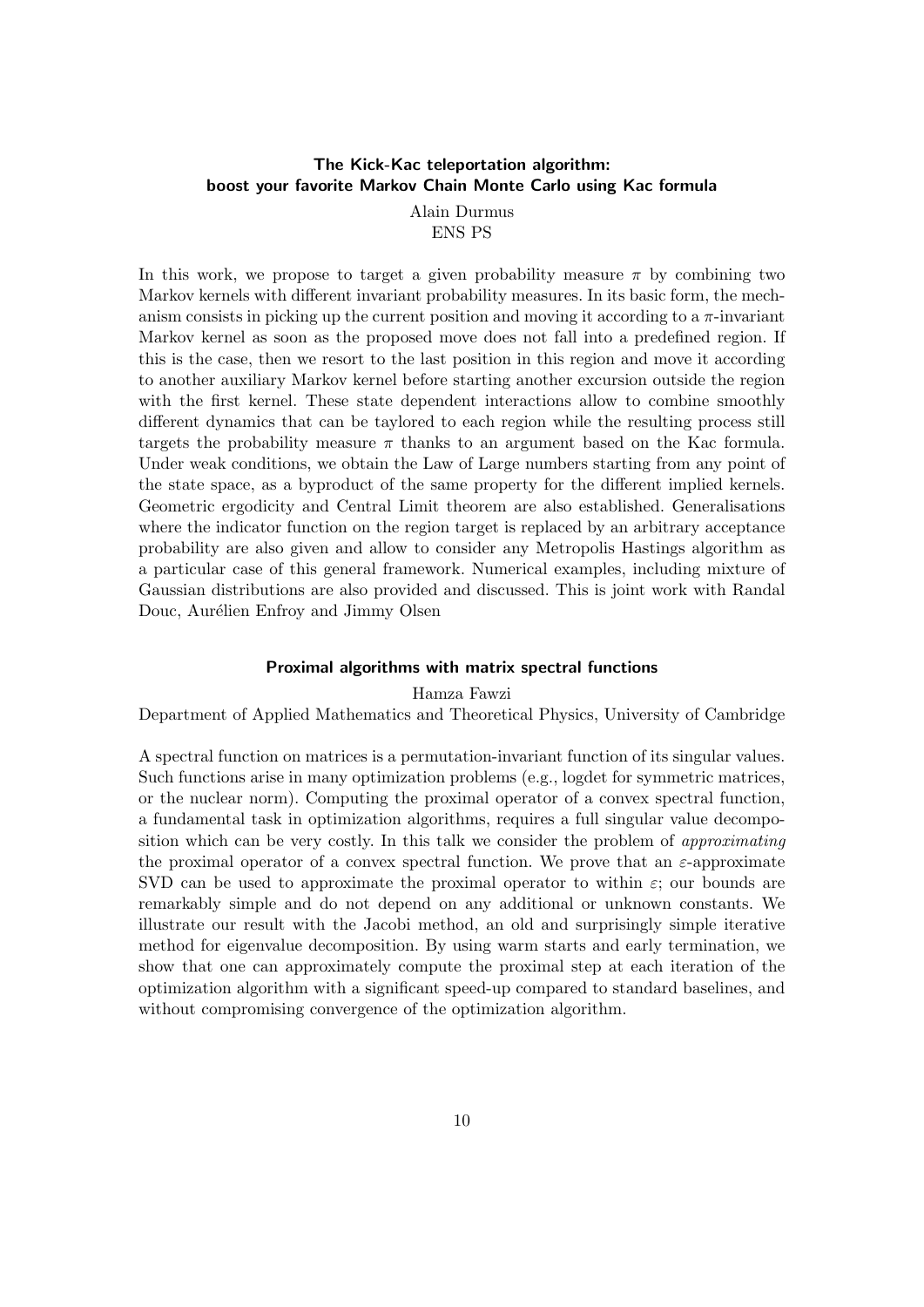### Some Mathematical Approaches to Explainable AI

Emily J. King Colorado State University

<span id="page-10-0"></span>Explainable AI (XAI), also known as Interpretable AI, or Explainable Machine Learning (XML), is currently a topic of interest. There are certain fields in particular, like medicine and atmospheric science, where the researchers would prefer not to use black box methods. In this talk, results from two mathematical approaches to XAI will be presented. The first class of approaches involve using mathematical tools to better understand neural networks. The second class of approaches involve using mathematical methods, some "old fashioned", to perform certain tasks in an interpretable way.

### The Geometry of Linear Convolutional Networks

Kathlén Kohn KTH

<span id="page-10-1"></span>We discuss linear convolutional neural networks (LCNs) and their critical points. We observe that the function space (i.e., the set of functions represented by LCNs) can be identified with polynomials that admit certain factorizations, and we use this perspective to describe the impact of the network's architecture on the geometry of the function space. For instance, for LCNs with one-dimensional convolutions having stride one and arbitrary filter sizes, we provide a full description of the boundary of the function space. We further study the optimization of an objective function over such LCNs: We characterize the relations between critical points in function space and in parameter space and show that there do exist spurious critical points. We compute an upper bound on the number of critical points in function space using Euclidean distance degrees and describe dynamical invariants for gradient descent. This talk is based on joint work with Thomas Merkh, Guido Montúfar, and Matthew Trager.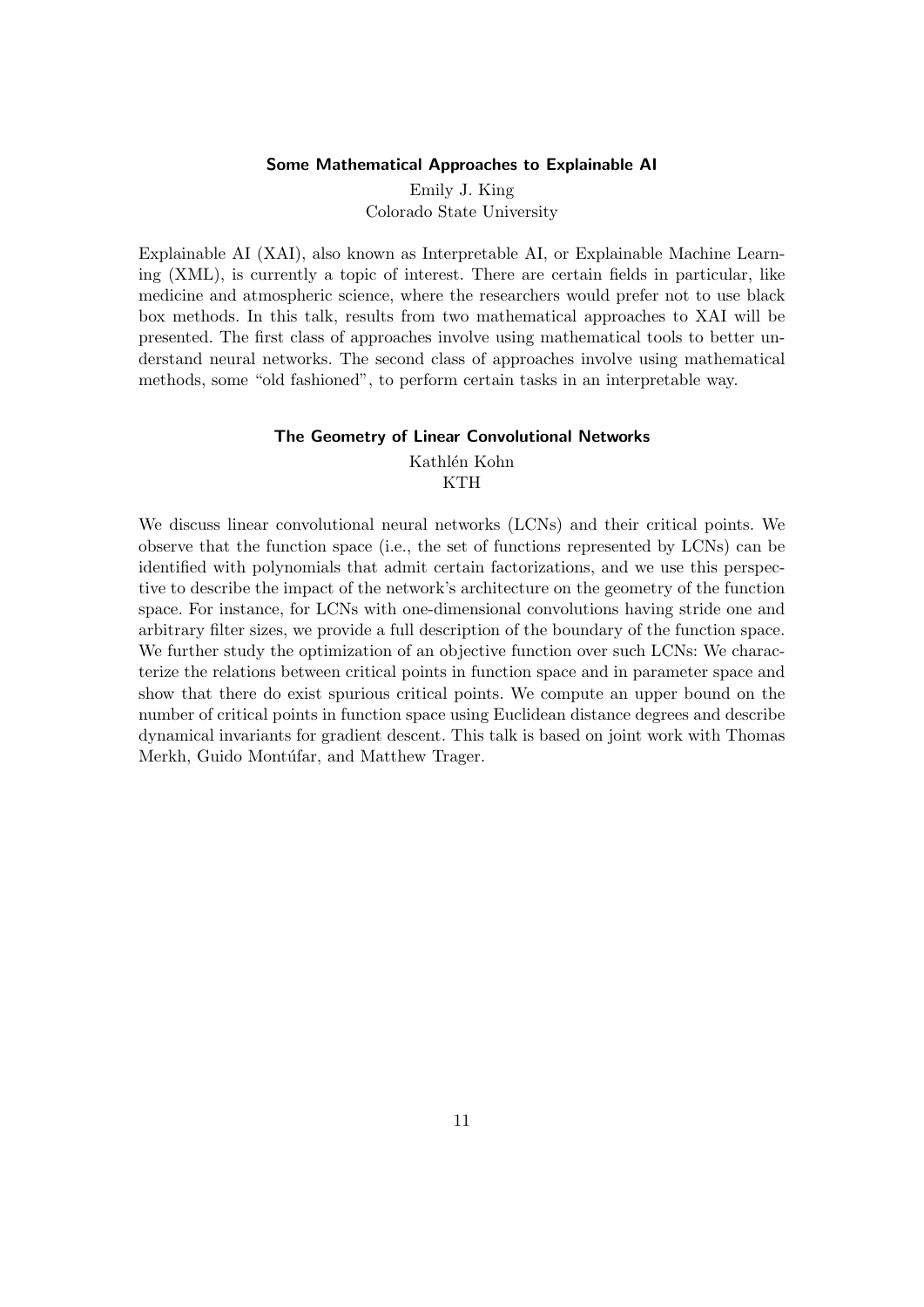#### The Convex Geometry of Matrix Completion Revisited

Felix Krahmer Technical University of Munich

<span id="page-11-0"></span>Low-rank matrix recovery from structured measurements has been a topic of intense study in the last decades. An instance of this problem that is of particular interest due to its relevance for many applications such as recommender systems is the matrix completion problem, where the observations consist of randomly selected matrix entries. An important benchmark method to solve this and related problems is to minimize the nuclear norm, a convex proxy for the rank. A common approach to establish recovery guarantees for this convex program relies on the construction of a so-called approximate dual certificate. However, this approach provides only limited insight in various respects. In particular, the best-known bounds for the reconstruction error under adversarial noise involve seemingly spurious dimensional factors. In this talk, we analyze the problem from a geometric perspective and show that these dimension factors in the noise bounds are not an artefact of the proof, but cannot be avoided in the framework commonly applied for the analysis, which aims to establish a linear scaling of the error in terms of the noise level. At the same time, we establish that these factors only arise for very small noise levels, and if one accepts a square root scaling, the constants can be chosen independently of the dimension and depending only mildly on the rank. This is joint work with Yulia Kostina (TUM) and Dominik Stöger (KU Eichstätt/Ingolstadt).

#### <span id="page-11-1"></span>Log-concave density estimation in undirected graphical models

Kaie Kubjas Aalto University

Given i.i.d. samples, we study the maximum likelihood estimation problem over probability densities that factor according to an undirected graph  $G$  such that the factors are log-concave. We show that the maximum likelihood estimate exists and is unique with probability 1 if the sample size is at least the size of a maximal clique in a chordal cover of G. The optimal solution to this problem is a product of exponentials of tent functions, one for each clique. We use this observation to implement an algorithm for log-concave density estimation in undirected graphical models. This talk is based on joint work with Olga Kuznetsova, Elina Robeva, Pardis Semnani and Luca Sodomaco.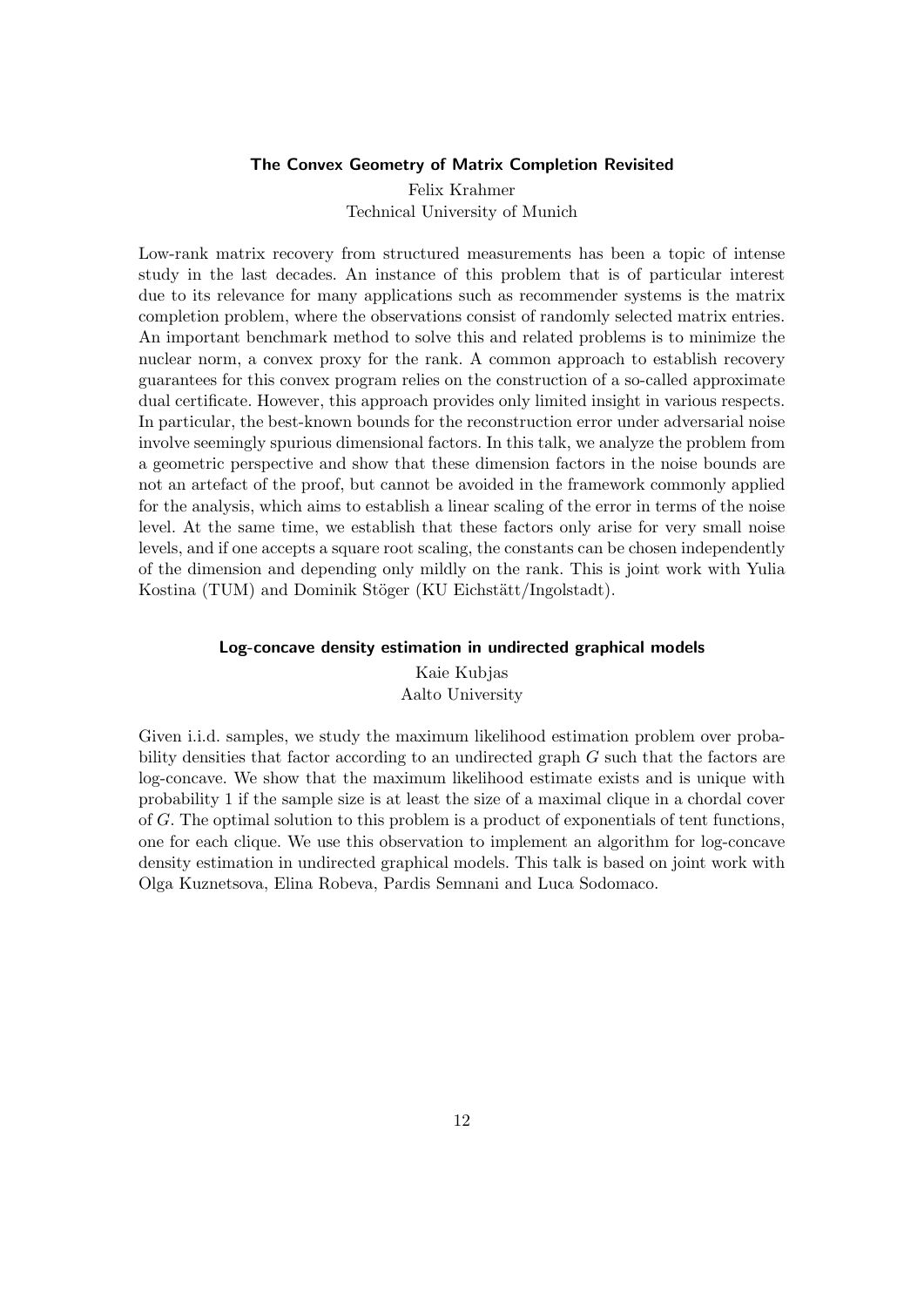### <span id="page-12-0"></span>Topologies of Random Geometric Complexes on Riemannian Manifolds in the Thermodynamic Limit

Antonio Lerario **SISSA** 

I will discuss the topology of random geometric complexes built over random points sampled on Riemannian manifolds, in the so-called "thermodynamic" regime, proving universal limit laws for their homotopy types. Joint work with A. Auffinger and E. Lundberg.

### Deep learning for PDE-based inverse problems

Peter Maass University Bremen, Gemany

<span id="page-12-1"></span>In this talk we analyse and compare different deep learning approaches such as Deep Ritz, Fourier Neural Operators, DeepOnet, TorchPhysics and others for a hierarchy of PDE-based problems: 1) forward solvers of single PDEs, 2) parametric studies of PDEs, 3) parameter identification for PDEs (inverse problems). The last topic typically is not covered by the original concepts and requires novel approaches. The main part of the talk is on numerical experiments with those different schemes. We also present preliminary results for the theoretical research in progress and include an application in collaboration with Volkswagen. This is joint work with Derick Nganyu Tanyu and Jianfeng Ning.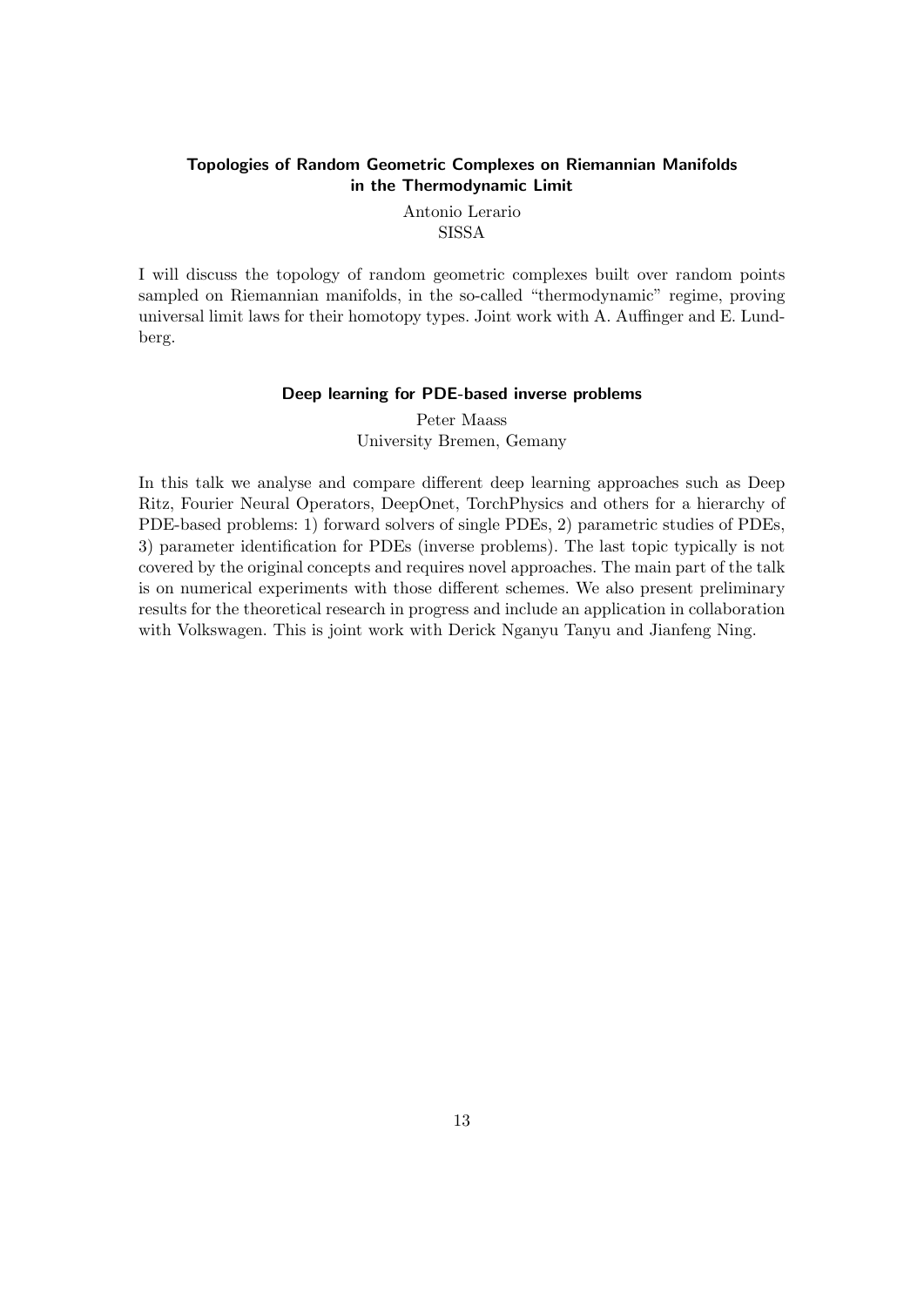#### Random matrix theory and modern machine learning

Michael W. Mahoney ICSI, LBNL, and Department of Statistics, UC Berkeley

<span id="page-13-0"></span>Random matrix theory (RMT) has a long history and has proven useful in many areas, most recently modern machine learning (ML). Some of the most interesting and promising uses of RMT in ML go beyond a direct application of popular Wigner and Marcenko-Pastur ideas to linear models in a high-dimensional regime, and instead must account for the peculiar properties of modern ML systems. These properties include: that the data dimension is not vanishingly small compared to the number of data points; that there are "layers" with intermediate features that can be large, comparable to, or smaller in size than the number of data points; that there are strongly non-linear models; and that, compared to parameter vectors or matrices, we are in general more interested in (scalar) functionals of those things (e.g., regression error and classification accuracy). Here, we provide an overview of recent developments in RMT that go beyond traditional ideas and that are well-suited for the analysis of modern ML models. Central to our approach is understanding different behaviors of linear models in the high-dimensional regime compared to their low-dimensional counterparts (where infinite norm and operator norm of matrices must not be considered "equivalent"), and how these ideas extend to non-linear models.

### Adaptive Algorithms

Yura Malitsky Linköping University, Sweden

<span id="page-13-1"></span>In optimization, convergence rates and complexity are essential notions to characterize the performance of algorithms. In most cases, however, such results hold for an arbitrary function class with generic properties. On the other hand, each time we minimize a particular function which is not necessarily the worst case function. Adaptive algorithms aim to harness the further structure of optimization problems to go beyond such worstcase analysis. In this talk, I will discuss some examples of such algorithms and show how the step sizes in these algorithms give rise to compelling practical performance for applications such as neural network training or min-max games.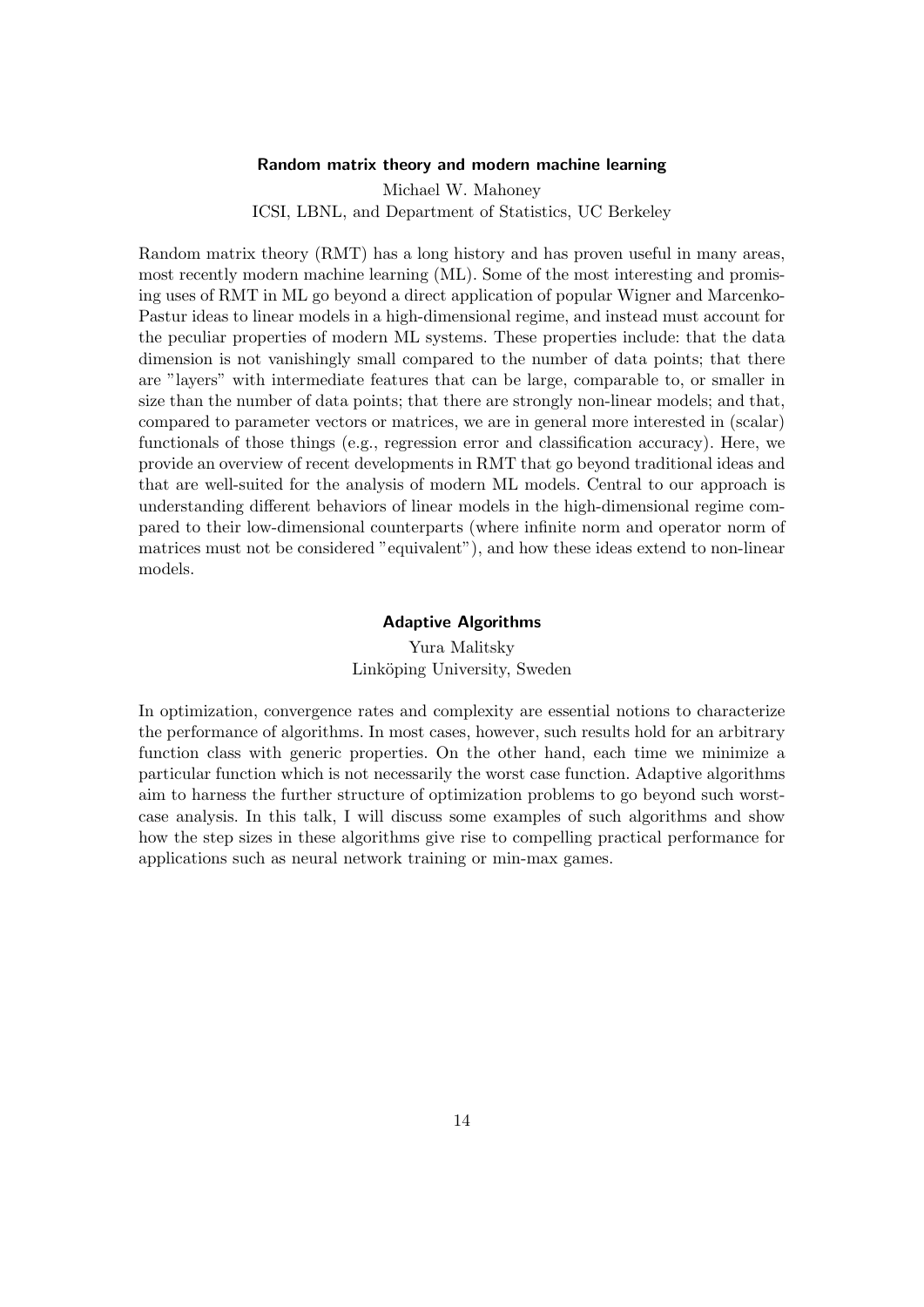### <span id="page-14-0"></span>Directed Gaussian graphical models with toric vanishing ideal

Pratik Misra KTH Royal Institute of Technology

Directed Gaussian graphical models are statistical models that use a directed acyclic graph (DAG) to represent the conditional independence structures between a set of jointly random variables. The study of generators of the vanishing ideal of a DAG is an important problem for constraint based inference for inferring the structure of the underlying graph from data. In this talk, I will make an attempt to characterize the DAGs whose vanishing ideals are toric. In particular, I will give some combinatorial criteria to construct such DAGs from smaller DAGs which have toric vanishing ideals. In the end, for DAGs having toric vanishing ideal, I will present some results about the generating sets of those ideals.

#### <span id="page-14-1"></span>A stochastic control approach to quasi-stationary distributions

Pierre Nyquist KTH Royal Institute of Technology

Quasi-stationary distributions (QSDs) are a core concept within applied and computational probability. For example, they are at the heart of the study of population processes, and for systems exhibiting metastability, QSDs determine important quantities such as mean exit times and exit points from metastable states. More recently QSDs have appeared as central objects in the study and design of efficient Monte Carlo methods. In this talk, I will introduce a new approach for studying QSDs based on ergodic stochastic control problems. In the setting of diffusions on a bounded domain, I will describe the link between QSDs and such control problems, along with how the associated Hamilton-Jacobi-Bellman equations can be used to characterise important properties of the QSD. Time permitting, I will also mention how this connection can be used to construct efficient numerical schemes, and understand and explain non-uniqueness of QSDs in unbounded domains. This is based on joint work with A. Budhiraja, P. Dupuis and G.-J. Wu.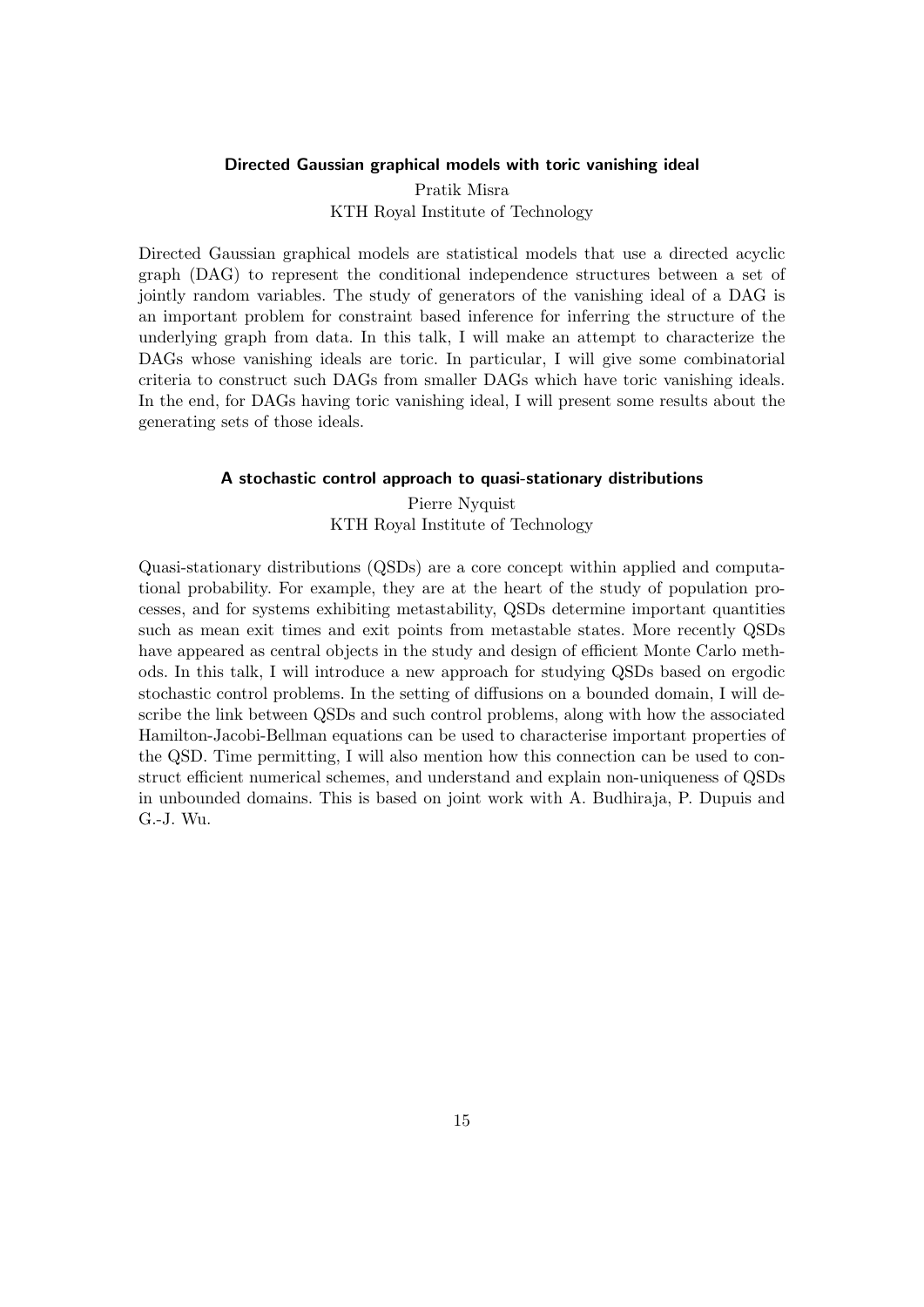### <span id="page-15-0"></span>Diffusion models, neural nets, and stochastic calculus of variations Maxim Raginsky

UIUC

The probabilistic approach to establishing universal approximation theorems for neural nets, pioneered by Andrew Barron, hinges on representing a function of interest as an expectation of a nonlinear activation function whose (finite-dimensional) parameters are drawn from some probability measure. One can then obtain a finite-size neural net by Monte Carlo sampling, and the resulting approximation error is governed by the second moment of this probability measure. In this talk, based on joint work with Tanya Veeravalli, I will discuss a natural generalization of this idea to the setting when the underlying parameters are infinite-dimensional, corresponding to a realization of a diffusion process on a finite time interval. Sharp upper and lower bounds on transition densities of diffusion processes were obtained by Shuenn-Jyi Sheu in terms of the solution of a certain deterministic optimal control problem. I will build on these results to show that the expressive power of diffusion models can be quantified in a manner similar to Barron's probabilistic approach.

### ProxSkip: Yes! Local Gradient Steps Provably Lead to Communication Acceleration! Finally!

Peter Richtárik KAUST, Saudi Arabia

<span id="page-15-1"></span>We introduce ProxSkip—a surprisingly simple and provably efficient method for minimizing the sum of a smooth (f) and an expensive nonsmooth proximable  $(\psi)$  function. The canonical approach to solving such problems is via the proximal gradient descent (ProxGD) algorithm, which is based on the evaluation of the gradient of f and the prox operator of  $\psi$  in each iteration. In this work we are specifically interested in the regime in which the evaluation of prox is costly relative to the evaluation of the gradient, which is the case in many applications. ProxSkip allows for the expensive prox operator to be skipped in most iterations: while its iteration complexity is  $O(\kappa \log 1/\epsilon)$ , where  $\kappa$  is the condition number of f, the number of prox evaluations is  $O(\sqrt{\kappa} \log 1/\epsilon)$  only. Our main motivation comes from federated learning, where evaluation of the gradient operator corresponds to taking a local GD step independently on all devices, and evaluation of prox corresponds to (expensive) communication in the form of gradient averaging. In this context, ProxSkip offers an effective acceleration of communication complexity. Unlike other local gradient-type methods, such as FedAvg, Scaffold, S-Local-GD and FedLin, whose theoretical communication complexity is worse than, or at best matching, that of vanilla GD in the heterogeneous data regime, we obtain a provable and large improvement without any heterogeneity-bounding assumptions.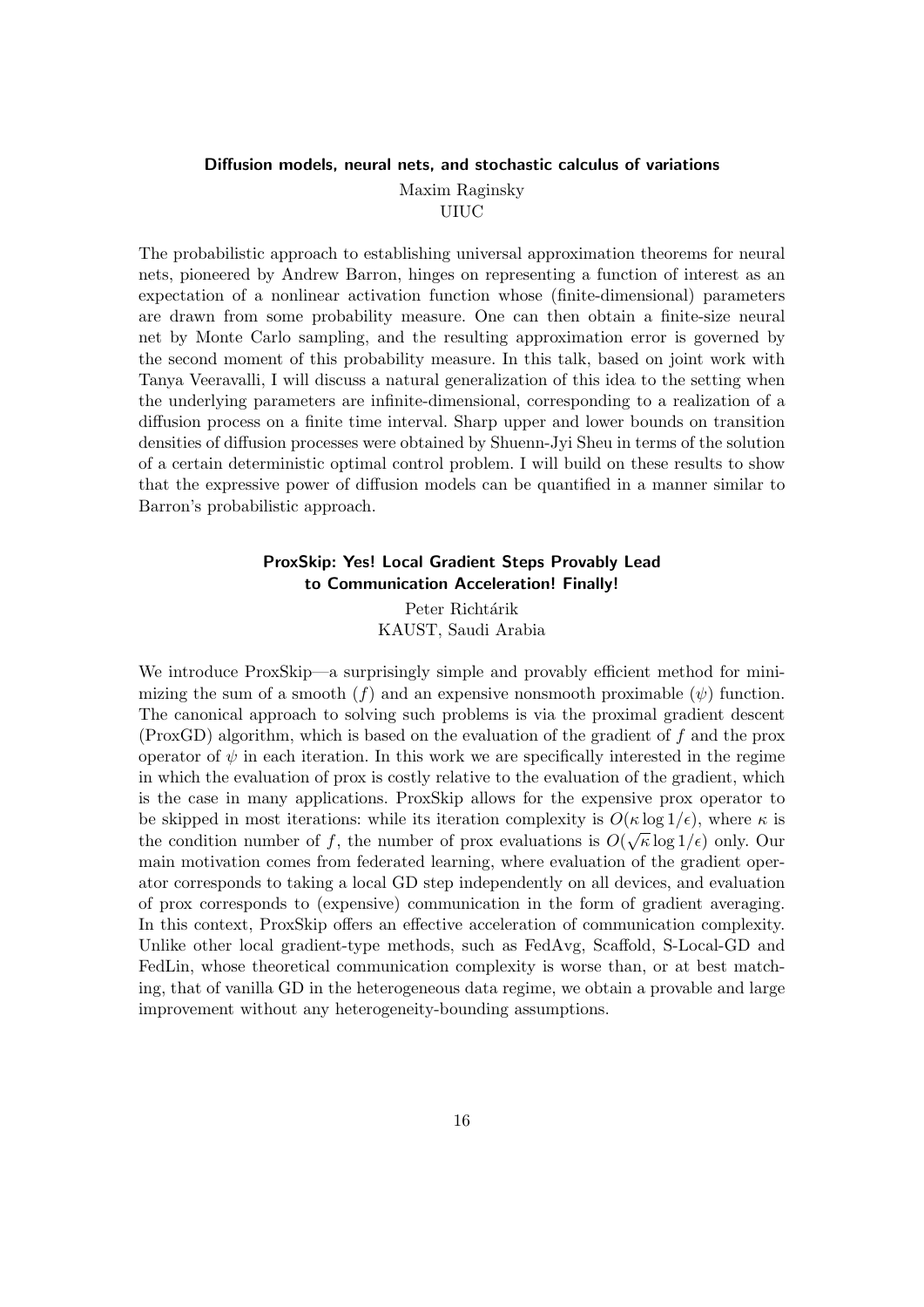### <span id="page-16-0"></span>Partially observing graphs – when can we infer underlying community structure?

Fiona Skerman Uppsala University

Suppose edges in an underlying graph  $G$  appear independently with some probability in our observed graph  $G'$  – or alternately that we can query uniformly random edges. We describe how high a sampling probability we need to infer the modularity of the underlying graph. Modularity is a function on graphs which is used in algorithms for community detection. For a given graph  $G$ , each partition of the vertices has a modularity score, with higher values indicating that the partition better captures community structure in G. The (max) modularity  $q^*(G)$  of the graph G is defined to be the maximum over all vertex partitions of the modularity score, and satisfies  $0 \leq q^*(G) \leq 1$ . In the seminar I will spend time on intuition for the behaviour of modularity, how it can be approximated and links to other graph parameters. Joint work with Colin McDiarmid.

### Time Square sampling: stochastic approximation in the wild

Michael Snarski D. E. Shaw Research

<span id="page-16-1"></span>Times Square sampling (TSS) is a sampling algorithm that runs on the molecular dynamics supercomputer Anton 3, as well as on commodity hardware, and estimates free energy differences on-the-fly using stochastic approximation. In this talk, I'll briefly cover the drug discovery pipeline and explain how free energy differences play an important role in the search for drug-like molecules. I'll discuss the key modifications to the stochastic approximation procedure which allow TSS to retain good convergence properties for a broad range of sampling problems, as is necessitated by the complex and diverse nature of chemical systems studied in practice, and I will highlight some promising research directions.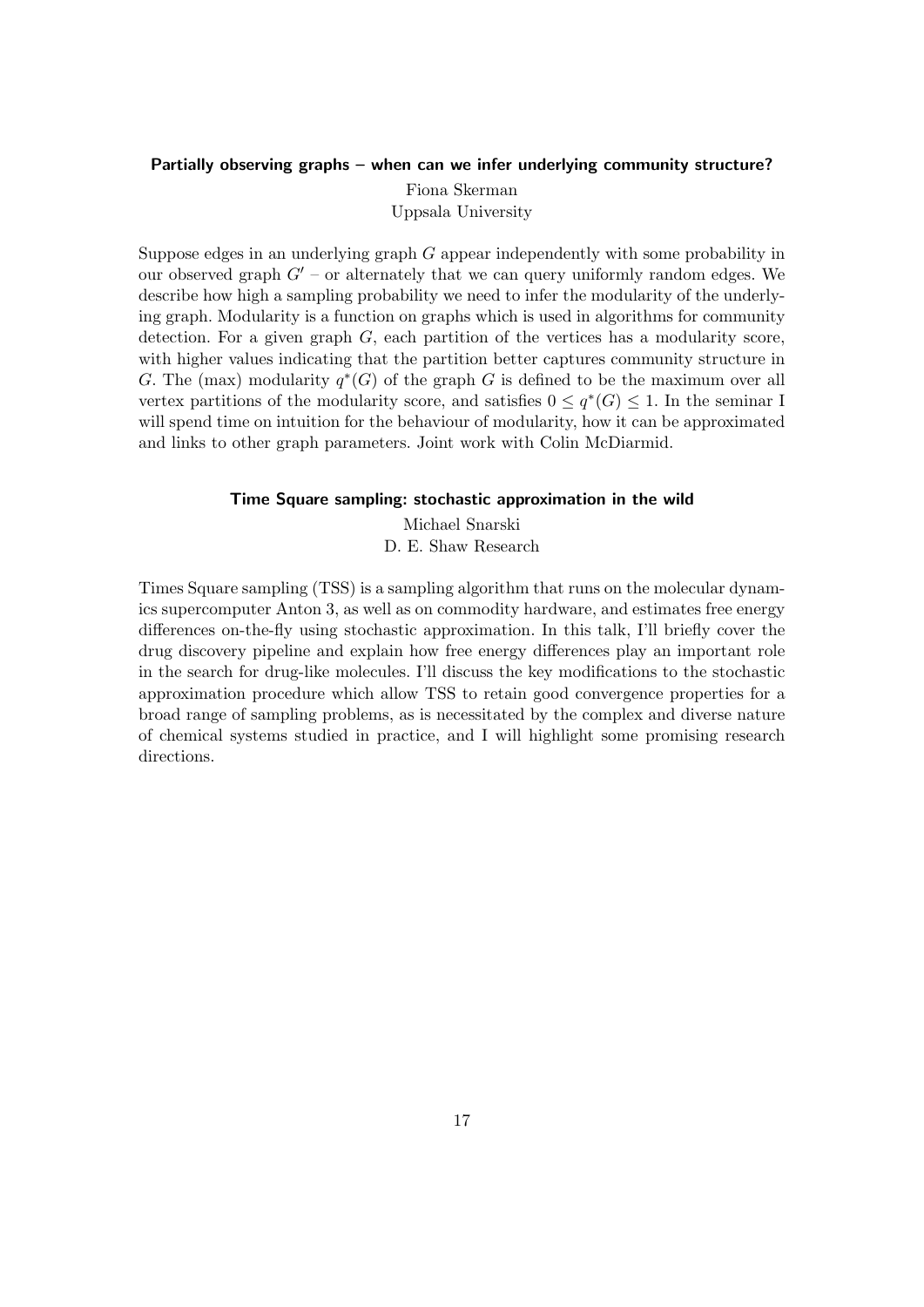### Modeling Soft Interventions in Context-Specific Settings

Liam Solus KTH Royal Institute of Technology

<span id="page-17-0"></span>A well-known limitation of modeling causal systems via DAGs is their inability to encode context-specific information. Among the several proposed representations for contextspecific causal information are the staged tree models, which are colored probability trees capable of expressing highly diverse context-specific information. The expressive power of staged trees comes at the cost of easy interpretability and the admittance of desirable properties useful in the development of causal discovery algorithms. Using the algebro-geometric properties of staged tree models we find that a subfamily of staged tree models admit an alternative representation as a sequence of DAGs and allow us to generalize the key properties driving causal discovery algorithms. These results generalize to context-specific causal models under both hard and soft interventions. We will discuss these results and their potential applications to causal discovery algorithms for contextspecific models based on interventional and observational data.

### <span id="page-17-1"></span>Normalization Effects in Machine Learning and Deep Learning algorithms

Konstantinos Spiliopoulos Boston University

Machine learning, and in particular neural network models, have revolutionized fields such as image, text, and speech recognition. Today, many important real-world applications in these areas are driven by neural networks. There are also growing applications in finance, engineering, robotics, and medicine. Despite their immense success in practice, there is limited mathematical understanding of neural networks. We characterize the performance of neural networks when trained with stochastic gradient descent as the number of hidden units N and gradient descent steps grow to infinity. In particular, we investigate the effect of different scaling schemes, which lead to different normalizations of the neural network, on the network's statistical output, closing the gap between the √  $1/\sqrt{N}$  and the mean-field  $1/N$  normalization. We develop an asymptotic expansion for the neural network's statistical output pointwise with respect to the scaling parameter as the number of hidden units grows to infinity. Based on this expansion we demonstrate mathematically that to leading order in  $N$  there is no bias-variance trade off, in that both bias and variance (both explicitly characterized) decrease as the number of hidden units increases and time grows. In addition, we show that to leading order in  $N$ , the variance of the neural network's statistical output decays as the implied normalization by the scaling parameter approaches the mean field normalization. Numerical studies on the MNIST and CIFAR10 datasets show that test and train accuracy monotonically improve as the neural network's normalization gets closer to the mean field normalization. Time permitting, I will also discuss applications of these ideas to optimization and global convergence of pde-constrained models with neural network terms.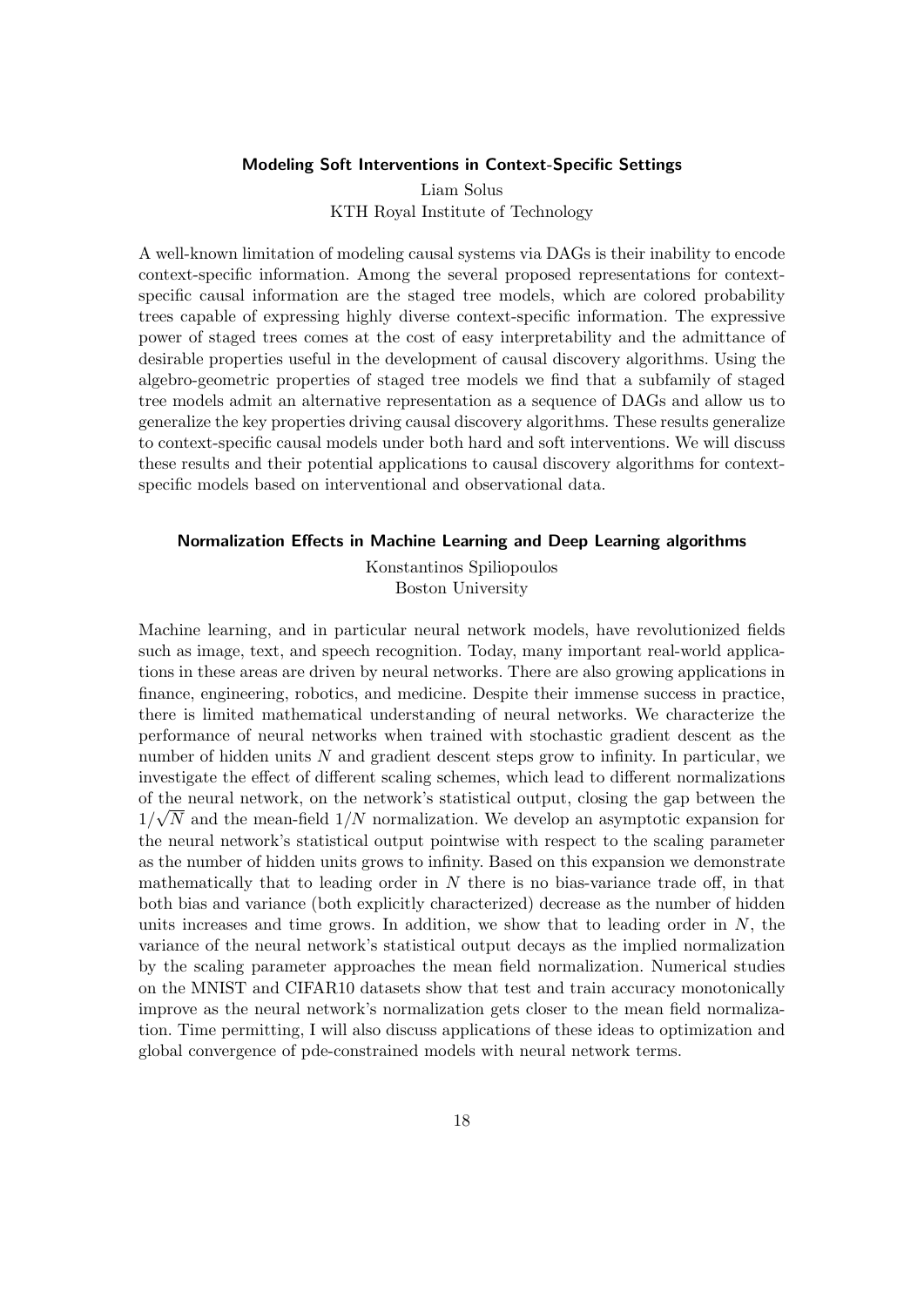### <span id="page-18-0"></span>Label-free Domain Adaptation and Multimodal Manifold Learning with Riemannian Geometry

Ronen Talmon

Viterbi Faculty of Electrical and Computer Engineering, Technion - IIT

Recently, Riemannian geometry has become a central ingredient in a broad range of data analysis and learning tools. Broadly, it facilitates features of complex high-dimensional data with known non-Euclidean geometry. In this talk, we will first consider the Riemannian geometry of symmetric positive-definite matrices and propose a method based on Procrustes analysis for label-free domain adaptation. We will present some theoretical guarantees and demonstrate the performance using simulations as well as real-measured data. While the majority of the talk will be focused on a particular geometry of symmetric positive-definite matrices, we will present generalizations to other geometries (e.g., hyperbolic spaces) and features (e.g., kernels and graph-Laplacians). Finally, we will introduce some intriguing spectral properties and demonstrate their application to multimodal manifold learning. Joint work with Or Yair, Ori Katz, Almog Lahav, Ya-Wei Lin, Roy Lederman, and Miri Ben-Chen.

### <span id="page-18-1"></span>On the inference of hidden Markov models with weakly informative observations

Matti Vihola University of Jyväskylä

Particle Markov chain Monte Carlo methods allow for practical Bayesian inference with hidden Markov models (a.k.a. general nonlinear/non-Gaussian state space models), relying on efficient (conditional) particle filters. We discuss certain challenges of standard methods that arise with "weakly informative" observations, such as when inferring a time-discretised continuous-time path integral model. With suitable design choices and algorithmic modifications, efficient inference is possible also in this context.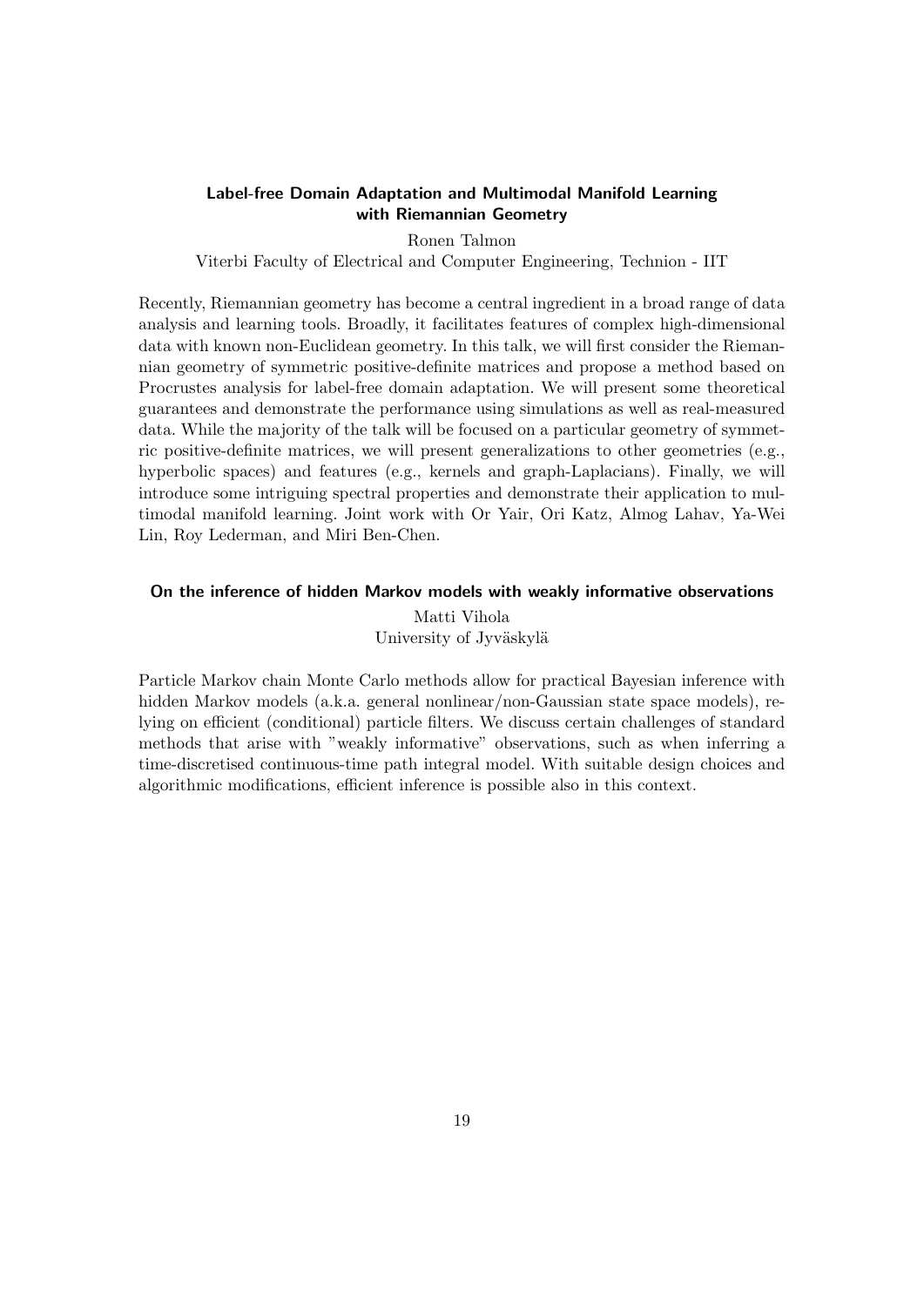### <span id="page-19-0"></span>Poster Presentations

### <span id="page-19-1"></span>A new compressed cover tree guarantees a near-linear complexity for  $k$ -nearest neighbors

Yury Elkin University of Liverpool

This poster studies the classical problem of finding  $k$  nearest neighbors to  $m$  query points in a larger set of n reference points in any metric space. The well-known work by Beygelzimer, Kakade, and Langford in ICML 2006 introduced cover trees and claimed to guarantee a near-linear time complexity in the number  $n$  of reference points. Section 5.3 of Curtin's PhD (2015) pointed out that the proof of this result was wrong. The key step of the original proof attempted to show that the number of iterations can be estimated by multiplying the length of a longest root-to-leaf path in a cover tree by a constant factor. However, this estimate can miss many potential nodes in several branches of a cover tree, that should be considered during the search. The same erroneous argument was unfortunately repeated in several subsequent papers. This poster gives formal counterexamples to the time complexity estimates of the cover tree construction algorithm and the nearest neighbors search in the past work. We prove correct analogs of the past claims with slightly weaker bounds for any number  $k > 0$  of neighbors. A new compressed cover tree guarantees a parameterized time complexity that is near-linear in the maximum size of both query and reference set.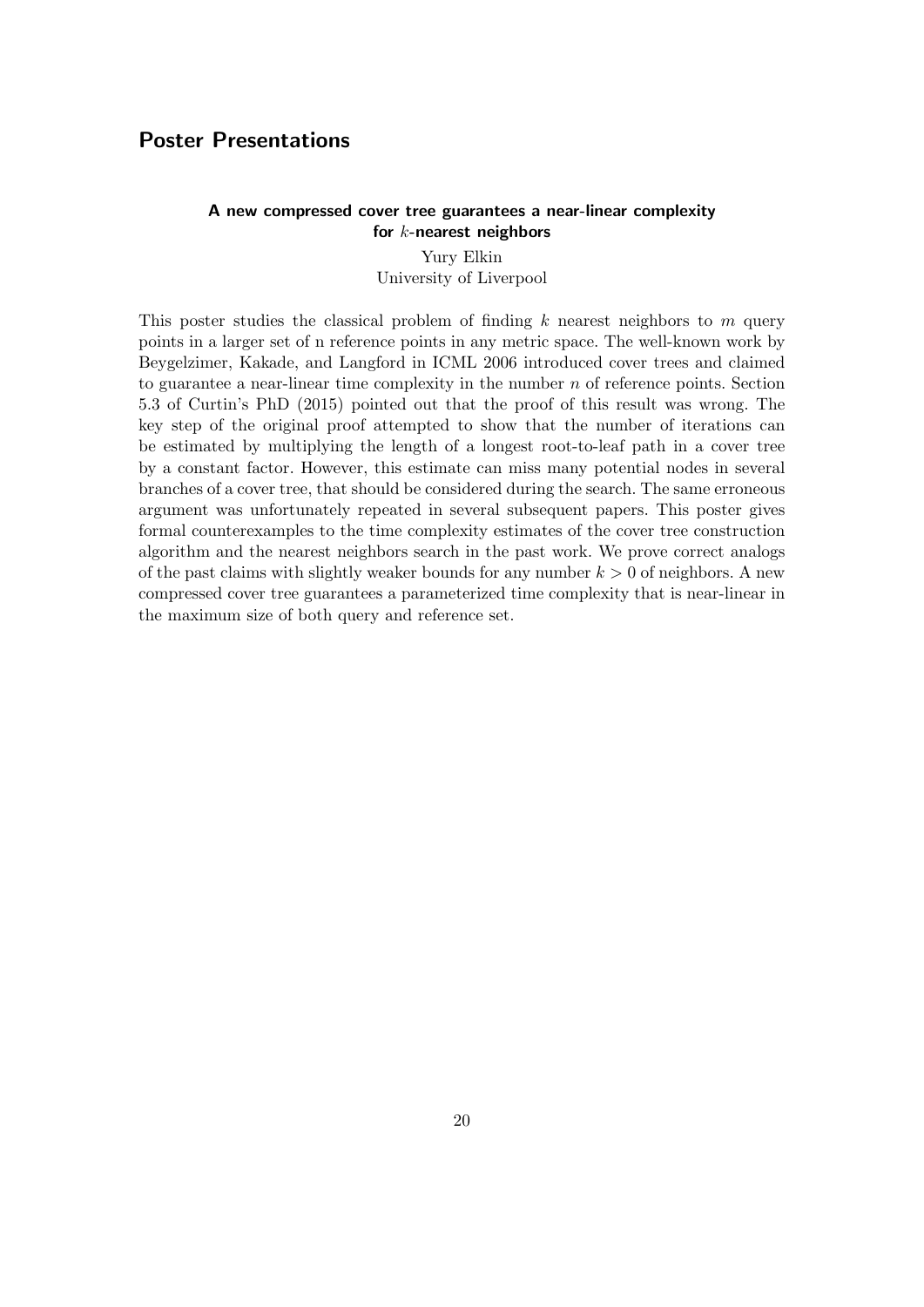#### Stable homological invariants from Wasserstein metrics

Andrea Guidolin KTH Royal Institute of Technology

<span id="page-20-0"></span>A main objective of topological data analysis is to provide invariants robust with respect to noise. In the context of persistent homology, metrics between persistence modules have been introduced with the purpose of formulating stability results. However, via a process called hierarchical stabilisation, metrics play a more active role in the definition of stable invariants. In this framework, a rich family of metrics between persistence modules is desirable to gain a high degree of flexibility in the analysis, which results in the possibility of searching for the most suited stable invariant for the task at hand. Metrics between persistence modules can be conveniently defined using the notion of noise systems, which indeed model a large family of metrics including the bottleneck distance. Wasserstein metrics are drawing increasing interest in persistence theory, as they tend to provide more refined information than the bottleneck distance, although still enjoying stability properties. Recent developments propose algebraic versions of Wasserstein metrics. Building on these contributions, we formulate p-Wasserstein metrics in the context of noise systems and use them to define invariants called stable ranks through hierarchical stabilisation. We provide an explicit and algorithmic way of computing stable ranks. Overall, our method is well-suited for statistical analysis and machine learning applications. In a supervised learning context for example it is possible to optimise the parameter p, ranging from the most discriminative metric for  $p = 1$  to the bottleneck distance. We illustrate the behaviour and properties of p-Wasserstein based stable ranks on a real-world dataset.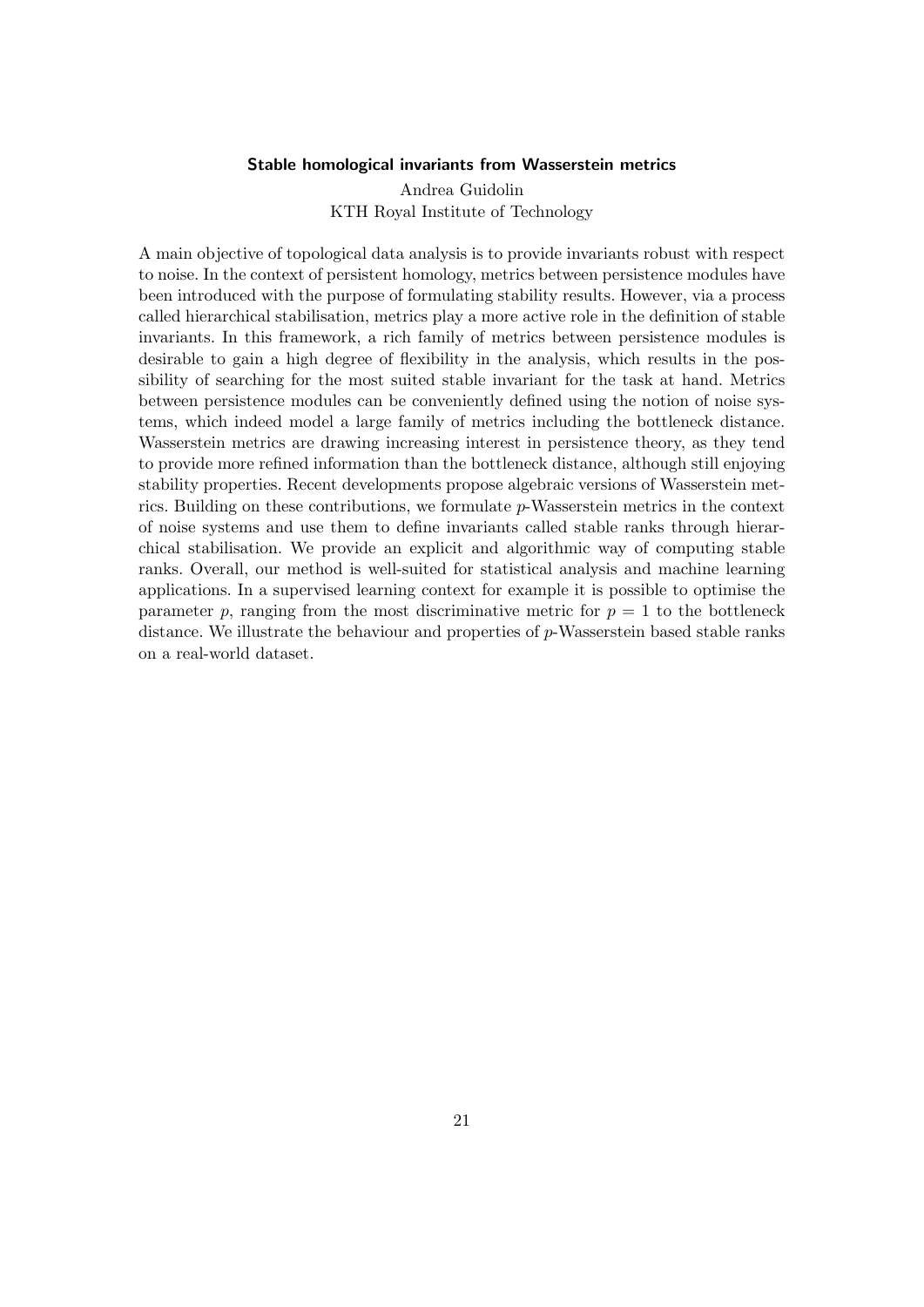### Learning in block MDPs via efficient clustering

Yassir Jedra KTH Royal Institute of Technology

<span id="page-21-0"></span>This paper studies Reinforcement Learning tasks in episodic MDPs with rich observations(contexts) drawn from a limited number of hidden latent states, also referred to as clusters. As no prior information is available, we consider the case when uniformly random policy is used. We derive the information-theoretical lower bound on the error rate for the estimation of the latent state decoding function, and then present an algorithm (consisting of two parts), estimating this function and whose clustering error rate is close to that predicted by the lower bound. Finally, we combine this clustering algorithm to obtain sample complexity for reward-free exploration, which is much more efficient than doing the exploration without taking the block structures into account, especially as the sampling budget increases. More precisely, we identify three regimes depend- ing on the number of episodes  $T$ , the length of each episode  $H$ , and the number of contexts n: when  $TH = O(n)$ , we cannot gain from exploiting the latent structure (we do not have enough observations to estimate the cluster decoding function accurately); when  $TH = \omega(n)$  and  $TH = O(n \log n)$ , exploiting the structure yields significant gains but the learning rate is mainly limited by the error made in the estimated cluster decoding function; when  $TH = \omega(n \log(n))$ , the clustering errors become negligible and leveraging the structure, we achieve a learning rate as high as if latent states were actually observed. In all results, we keep track of the aymptotics of the number of actions |A| and the number of latent states  $|S|$ , leading to much more precise sample complexity guarantees.

#### A Network Model for Lattice Valued Data

Miguel Lopez University of Pennsylvania

<span id="page-21-1"></span>We construct a diffusion model over a network for lattice valued data. Using cellular sheaves valued in the category of lattices and Galois connections, we can define a suitable notion of a Laplacian, the Tarksi Laplacian, to model diffusive processes. Here we demonstrate an explicit model inspired by formal concept analysis, fuzzy sets and fuzzy Galois connections.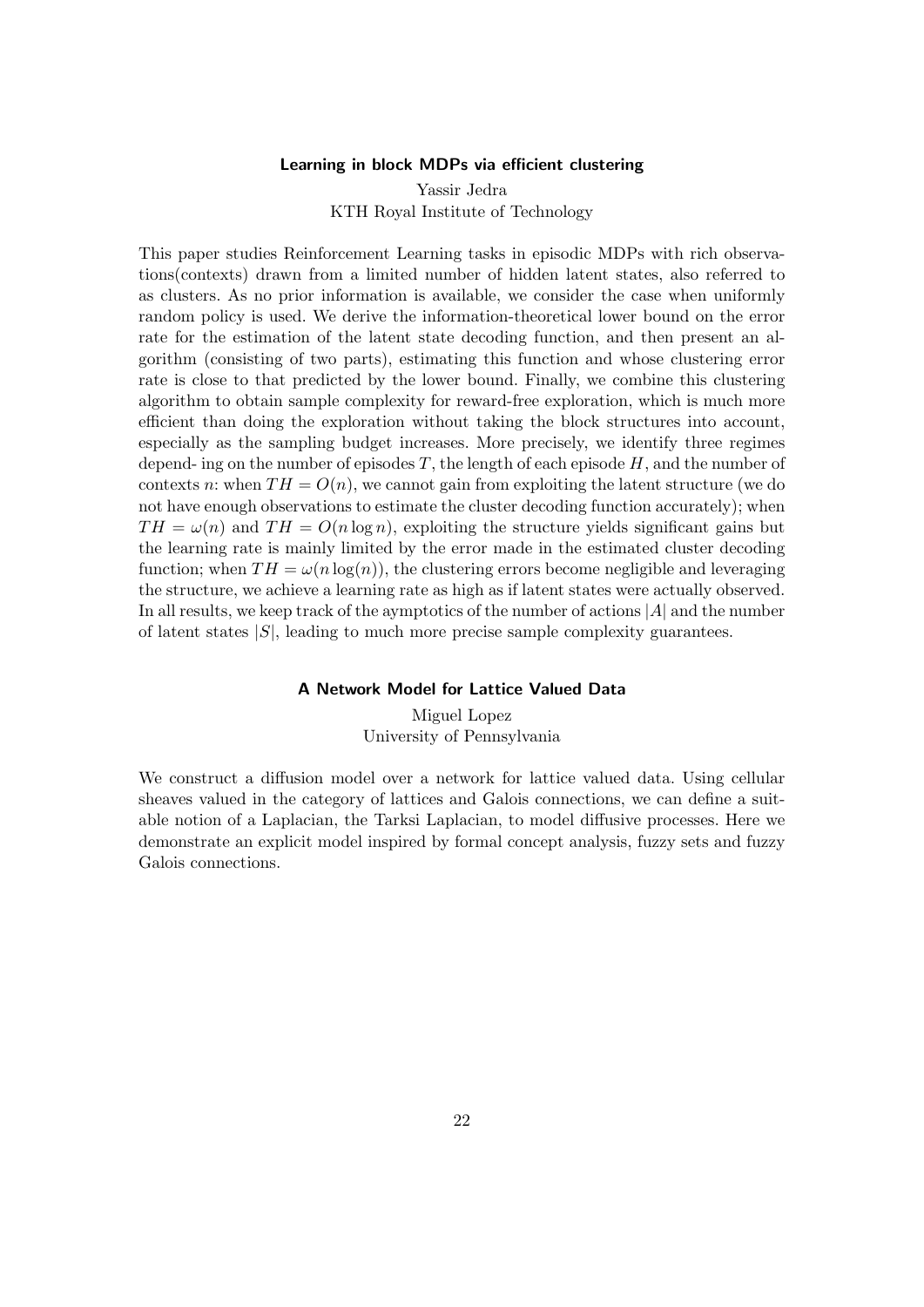### A kernel embedding of equivalence classes of causal models

Alex Markham KTH Royal Institute of Technology

<span id="page-22-0"></span>We introduce a distance covariance-based kernel designed to measure the similarity between the underlying nonlinear causal structures of different samples. We prove that the corresponding feature map is a statistically consistent estimator of nonlinear independence structure, rendering the kernel itself a statistical test for the hypothesis that sets of samples come from different generating causal structures. Even stronger, we prove that the kernel space is isometric to the space of causal ancestral graphs, so that distance between samples in the kernel space is guaranteed to correspond to distance between their generating causal structures. This kernel allows causal interpretability in a wide variety of machine learning methods, for example with applications in identifying causally heterogenous subpopulations, identifying different interventional settings, and causal dimensionality reduction/data visualization. Furthermore, it constitutes a novel connection between causality and basic machine learning methods, as well as suggesting interesting future work in graph kernel embeddings and algebraic statistics.

### Data Analysis with Tree-Shaped Topological Summaries

Matteo Pegoraro Politecnico di Milano

<span id="page-22-1"></span>Merge trees are tree-shaped representations of families of homology groups in dimension 0 obtained from filtrations of simplicial complexes. Such objects arise naturally in different scientific fields and fit very well into the framework of Topological Data Analysis. Compared to persistence diagrams (PDs), merge trees provide a finer representation of filtrations of topological spaces, making them an ideal alternative to PDs in several situations. Moreover, we show that this information can be enriched in many fruitful ways, obtaining new tools to analyze data and, lastly, we introduce a general way to endow such objects with a metric structure. We test this framework in several applications and case studies to showcase its effectiveness.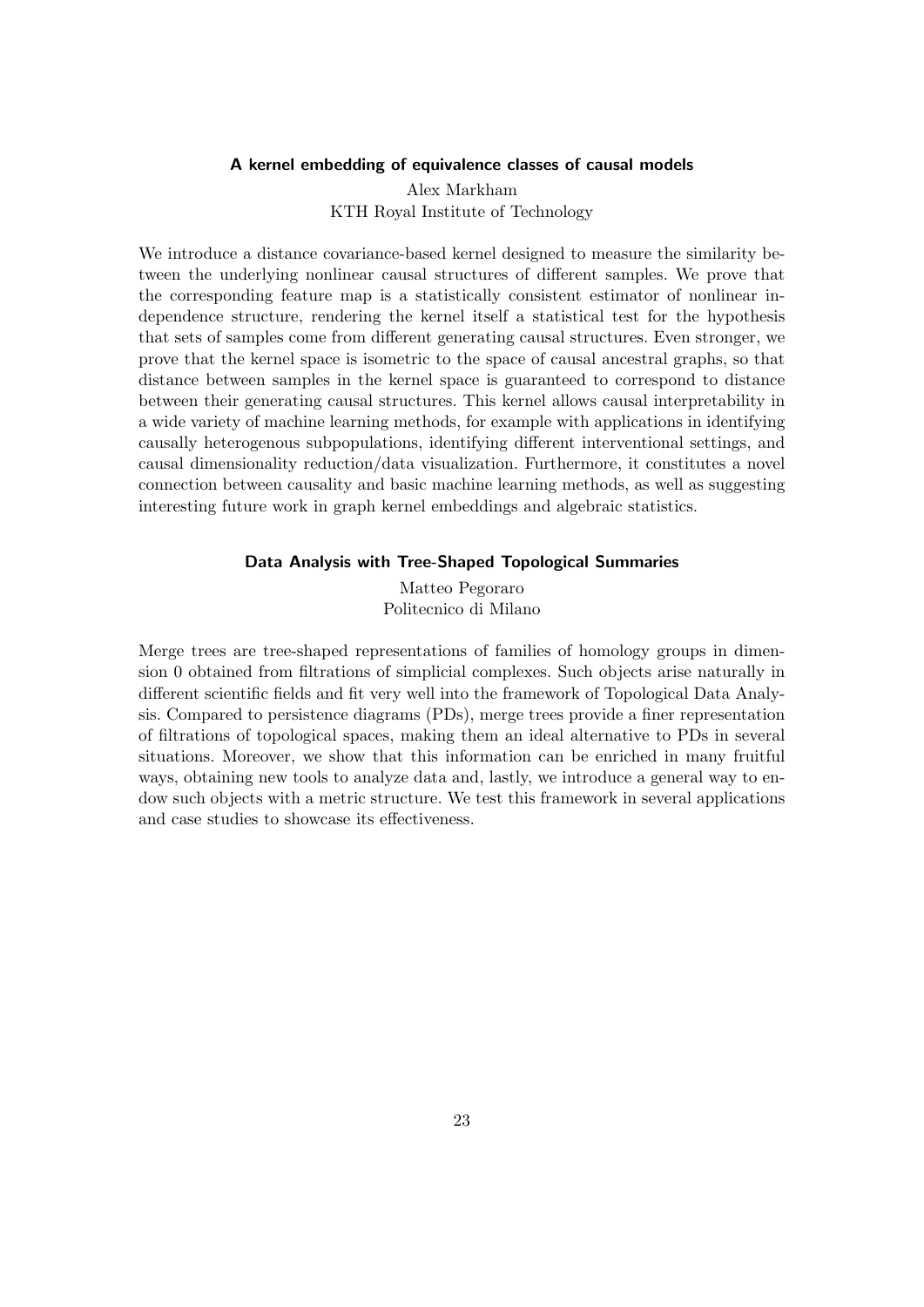### <span id="page-23-0"></span>The volume of a tubular neighbourhood of the real Veronese variety Andrea Rosana

SISSA

In this joint work with Alberto Cazzaniga and Antonio Lerario we addressed the following question: which is the probability for a symmetric tensor to be "close enough" to a decomposable one? It is well known that symmetric decomposable tensors can be parametrized by a Veronese variety. Therefore our problem can be reformulated as follows: which is the volume of a tubular neighbourhood of a Veronese variety? In our work we focused on the case of real norm-1  $d$ -tensors, which correspond to the real spherical Veronese variety of degree  $d$ . We discuss the main properties of this variety and its isometries. We then introduce the notion of reach of a smooth submanifold of a Riemannian manifold and discuss the remarkable Weyl's tube formula, expressing the volume of tubular neighbourhoods of smooth submanifolds in the Euclidean or spherical space for radii smaller than the reach of the submanifold. In order to apply this powerful formula, we first compute the reach of the real spherical Veronese. The core of our work is then to show a correspondence between the second fundamental form of our variety and the Gaussian Orthogonal Ensemble (GOE): this indeed allows us to compute some integrals in the normal bundle of our variety by computing some expectations on the GOE space. Exploiting this result, we are finally able to give an explicit exact formula answering our guiding question.

### <span id="page-23-1"></span>Computing Complexity-aware Plans Using Kolmogorov Complexity

Elis Stefansson KTH Royal Institute of Technology

In this paper, we introduce complexity-aware planning for finite-horizon deterministic finite automata with rewards as outputs, based on Kolmogorov complexity. Kolmogorov complexity is considered since it can detect computational regularities of deterministic optimal policies. We present a planning objective yielding an explicit trade-off between a policy's performance and complexity. It is proven that maximising this objective is nontrivial in the sense that dynamic programming is infeasible. We present two algorithms obtaining low-complexity policies, where the first algorithm obtains a low-complexity optimal policy, and the second algorithm finds a policy maximising performance while maintaining local (stage-wise) complexity constraints. We evaluate the algorithms on a simple navigation task for a mobile robot, where our algorithms yield low-complexity policies that concur with intuition.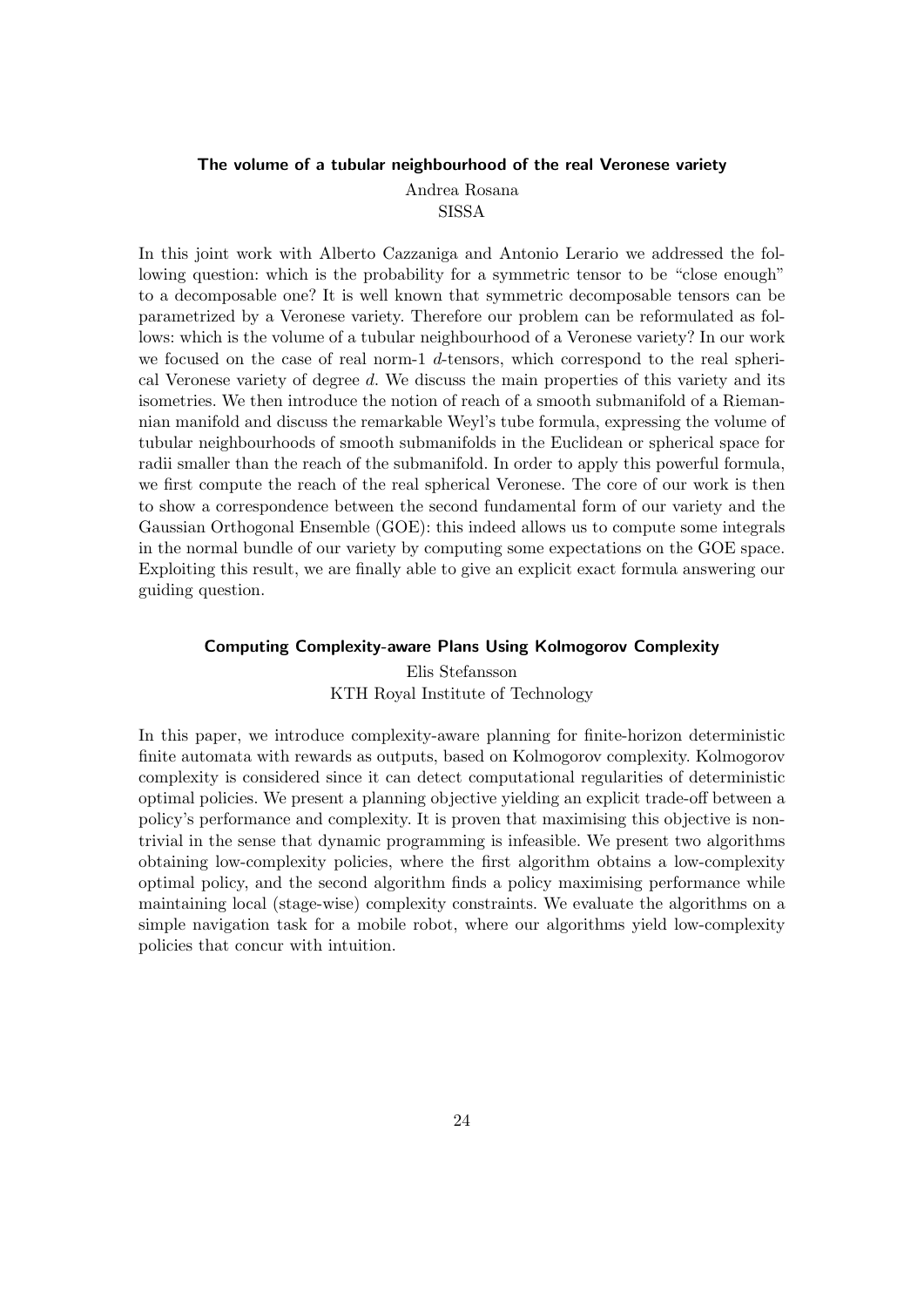### Causal based domain generalization in deep learning

Xudong Sun KTH Royal Institute of Technology

<span id="page-24-0"></span>We address the task of domain generalization, where the goal is to train a predictive model such that it is able to generalize to a new, previously unseen domain. We choose a hierarchical generative approach within the framework of variational autoencoders and propose a domain-unsupervised algorithm that is able to generalize to new domains without domain supervision. We show that our method is able to learn representations that disentangle domain-specific information from class-label specific information even in complex settings where domain structure is not observed during training. Our interpretable method outperforms previously proposed generative algorithms for domain generalization as well as other non-generative state-of-the-art approaches in several hierarchical domain settings including sequential overlapped near continuous domain shift. It also achieves competitive performance on the standard domain generalization benchmark dataset PACS compared to state-of-the-art approaches which rely on observing domain-specific information during training, as well as another domain unsupervised method. Additionally, we proposed model selection purely based on Evidence Lower Bound (ELBO) and also proposed weak domain supervision where implicit domain information can be added into the algorithm.

#### Realisations of posets and tameness

Francesca Tombari KTH Royal Institute of Technology

<span id="page-24-1"></span>We introduce a construction called realisation which transforms posets into posets. Intuitively, realisations fill in gaps in a locally discrete posets. Realisations share several key features with upper semilattices which are essential in persistence. For example, we define local dimensions of points in a poset and show that these numbers for realisations behave in a similar way as they do for upper semilattices. Furthermore, similarly to upper semilattices, realisations have well behaved discrete approximations which are suitable for capturing homological properties of functors indexed by them. These discretisations are convenient and effective to describe tame functors. Homological properties of tame functors, particularly those indexed by realisations, are discussed, in particular, we show how to compute minimal free resolutions.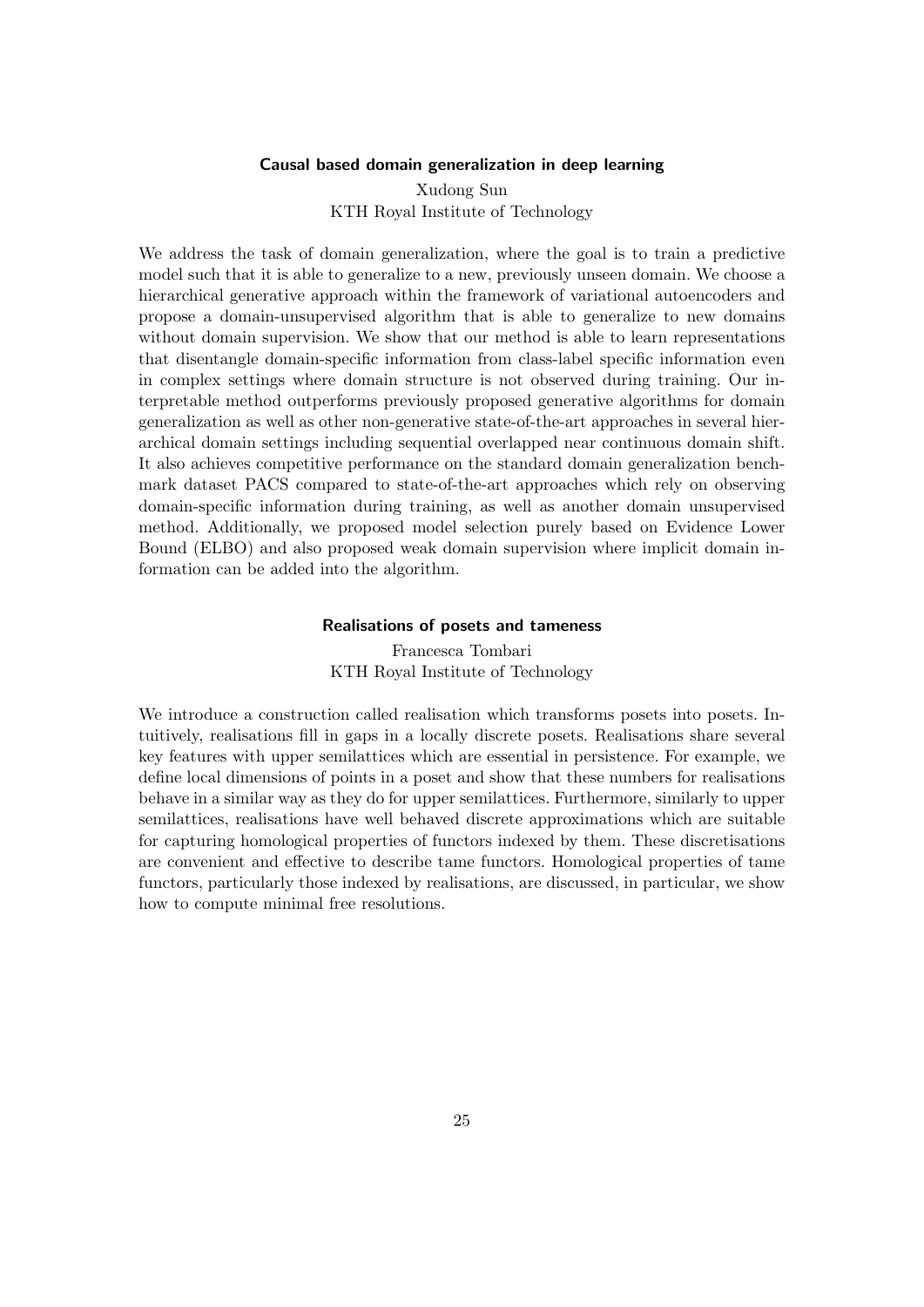### <span id="page-25-0"></span>Improved analysis of randomized SVD for top-eigenvector approximation

Ruo-Chun Tzeng KTH Royal Institute of Technology

Computing the top eigenvectors of a matrix is a problem of fundamental interest to various fields. While the majority of the literature has focused on analyzing the reconstruction error of low-rank matrices associated with the retrieved eigenvectors, in many applications one is interested in finding one vector with high Rayleigh quotient. In this paper we study the problem of approximating the top-eigenvector. Given a symmetric matrix A with largest eigenvalue  $\lambda_1$ , our goal is to find a vector  $\hat{u}$  that approximates the leading eigenvector  $u_1$  with high accuracy, as measured by the ratio  $R(\hat{u}) = \lambda_1^{-1} \hat{u} T A \hat{u} / \hat{u} T \hat{u}$ . We present a novel analysis of the randomized SVD algorithm of Halko et al. (2011b) and derive tight bounds in many cases of interest. Notably, this is the first work that provides non-trivial bounds for approximating the ratio  $R(\hat{u})$  using randomized SVD with any number of iterations. Our theoretical analysis is complemented with a thorough experimental study that confirms the efficiency and accuracy of the method.

### Fast Pure Exploration via Frank-Wolfe

Po-An Wang KTH Royal Institute of Technology

<span id="page-25-1"></span>We study the problem of active pure exploration with fixed confidence in generic stochastic bandit environments. The goal of the learner is to answer a query about the environment with a given level of certainty while minimizing her sampling budget. For this problem, instance-specific lower bounds on the expected sample complexity reveal the optimal proportions of arm draws an Oracle algorithm would apply. These proportions solve an optimization problem whose tractability strongly depends on the structural properties of the environment, but may be instrumental in the design of efficient learning algorithms. We devise Frank-Wolfe-based Sampling (FWS), a simple algorithm whose sample complexity matches the lower bounds for a wide class of pure exploration problems. The algorithm is computationally efficient as, to learn and track the optimal proportion of arm draws, it relies on a single iteration of Frank-Wolfe algorithm applied to the lower-bound optimization problem. We apply FWS to various pure exploration tasks, including best arm identification in unstructured, thresholded, linear, and Lipschitz bandits. Despite its simplicity, FWS is competitive compared to state-of-art algorithms.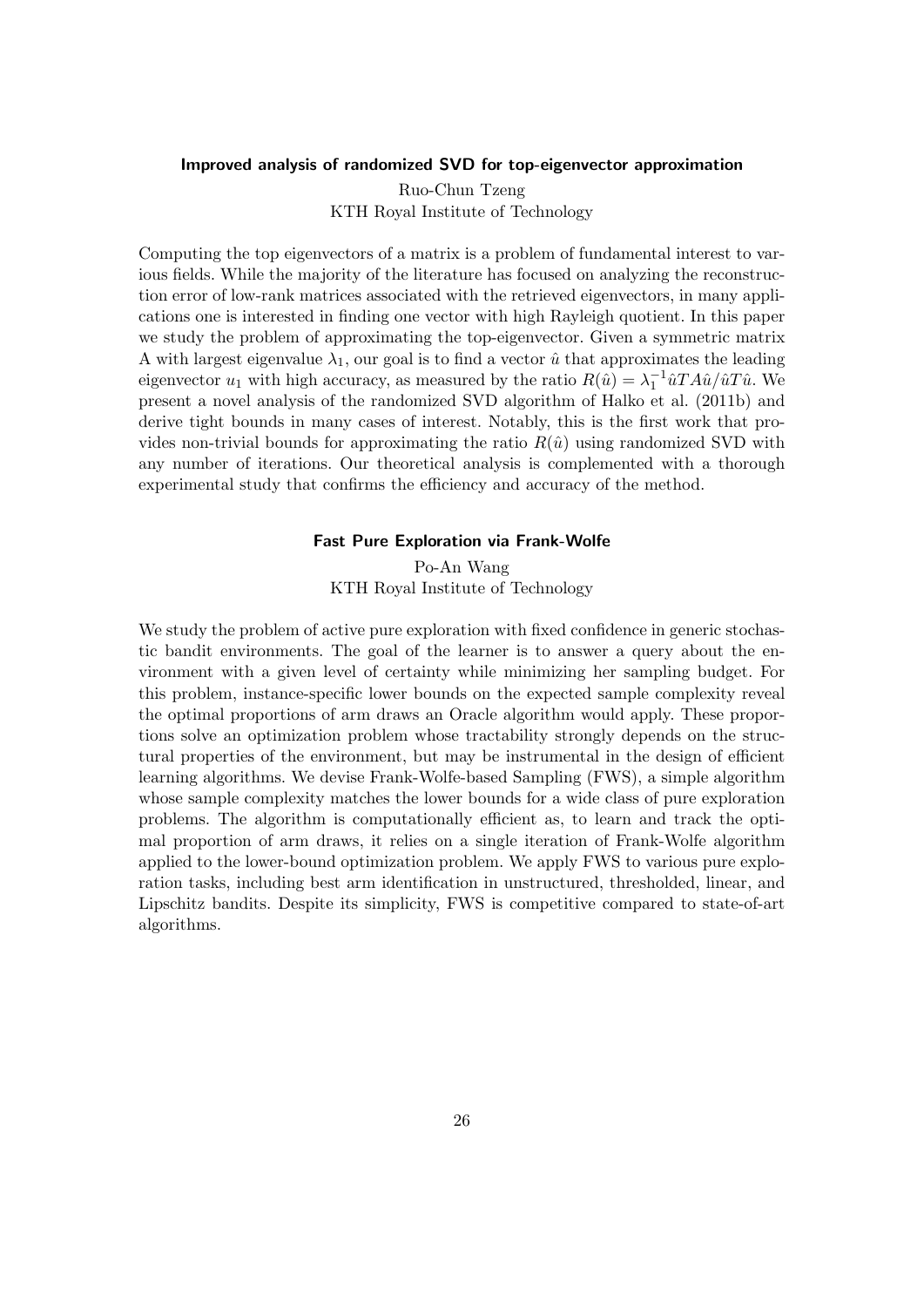### Path Signatures of Graph Laplacians

Ka Man (Ambrose) Yim University of Oxford

<span id="page-26-0"></span>The graph Laplacian is a fundamental tool in network science and graph signal processing. In particular, its eigenvalues and eigenvectors are well known to encode fundamental structural properties of the underlying graph. However, there are intrinsic difficulties in leveraging the eigendecomposition of the Laplacian to compare different graphs: namely, the eigenvector dimensions and number of eigenvectors can differ from one graph to another. We address this problem by regarding the eigendecomposition as a 'time series' of eigenvectors ordered by their eigenvalues. We then extract features from this time series using path signatures, a powerful method for analysing sequential data. Using these features to represent the underlying graphs, we are able to achieve comparable performance with state of the art graph neural networks on benchmark graph classification tasks.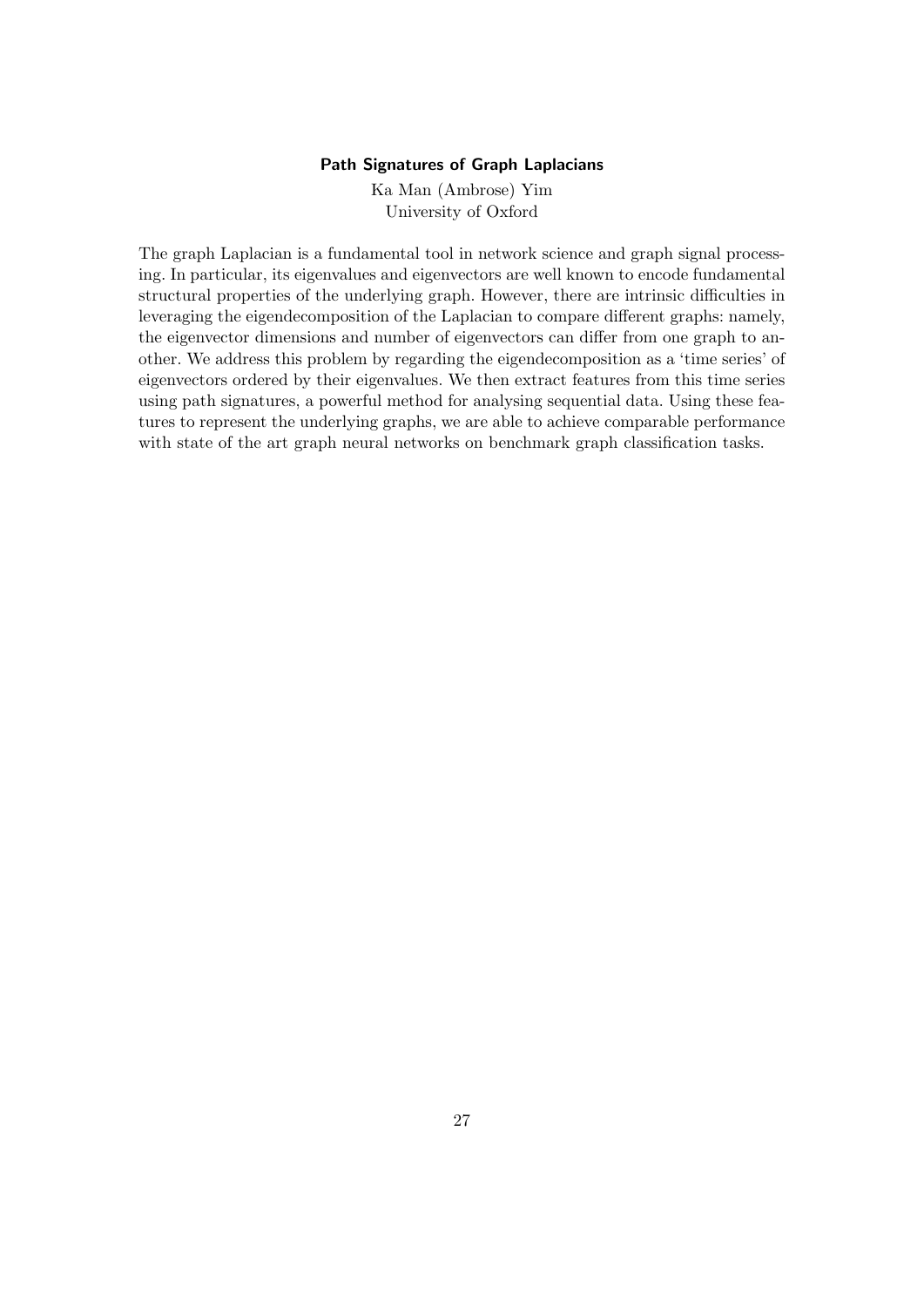Additional abstracts - will be included regularly in the booklet soon.

## Recent developments in the use of stable ranks for data analysis

Martina Scolamiero KTH Royal Institute of Technology

In the hierarchical stabilisation framework, topological features maps are defined based on metrics to compare algebraic representations of data. In this talk I will highlight the variety of metrics that can be constructed in an axiomatic way, via so called Noise Systems. In particular I will explain how also Wasserstein metrics can be interpreted as noise systems based metrics. The focus will then be on one invariant obtained through hierarchical stabilisation, the Stable Rank, which the TDA group at KTH has been studying for several years. Stable ranks are suitable for statistics and Machine Learning and can be used for classification tasks through the stable rank kernel. The use of stable ranks on real data will be illustrated through a project on microglia morphology description, in which the TDA group at KTH has been collaborating with S. Siegert's group, K. Hess and L. Kanari.

### Invariants for multiparameter persistence

### René Corbet KTH Royal Institute of Technology

In topological data analysis, multiparameter persistent homology is the generalization of ordinary persistent homology to multiple parameters. These parameters may for instance capture scale, curvature, density, or properties arising directly from applications. While there are many use cases for a refined data analysis by taking several parameters into account at once, the theory of multiparameter persistence is provably much more complicated and computational challenges are substantially bigger than in ordinary persistence. A main difficulty of the computational pipeline of multiparameter persistence is the incompleteness of invariants, such as the Hilbert function, the rank invariant, and minimal presentations. We showcase a new invariant that in particular stabilizes the birth values of topological features in the multiparameter setting by reasonably clustering the minimal generators of its homology. It is the multiparameter generalization of stable rank, as presented in the talk of Martina Scolamiero in the same session. Like many constructions in multiparameter persistence, the computation of our invariant is NP-hard in general, but we present fast computational workarounds for important subclasses that can be used for practical data analysis. This is joint work with Wojciech Chachólski and Anna-Laura Sattelberger.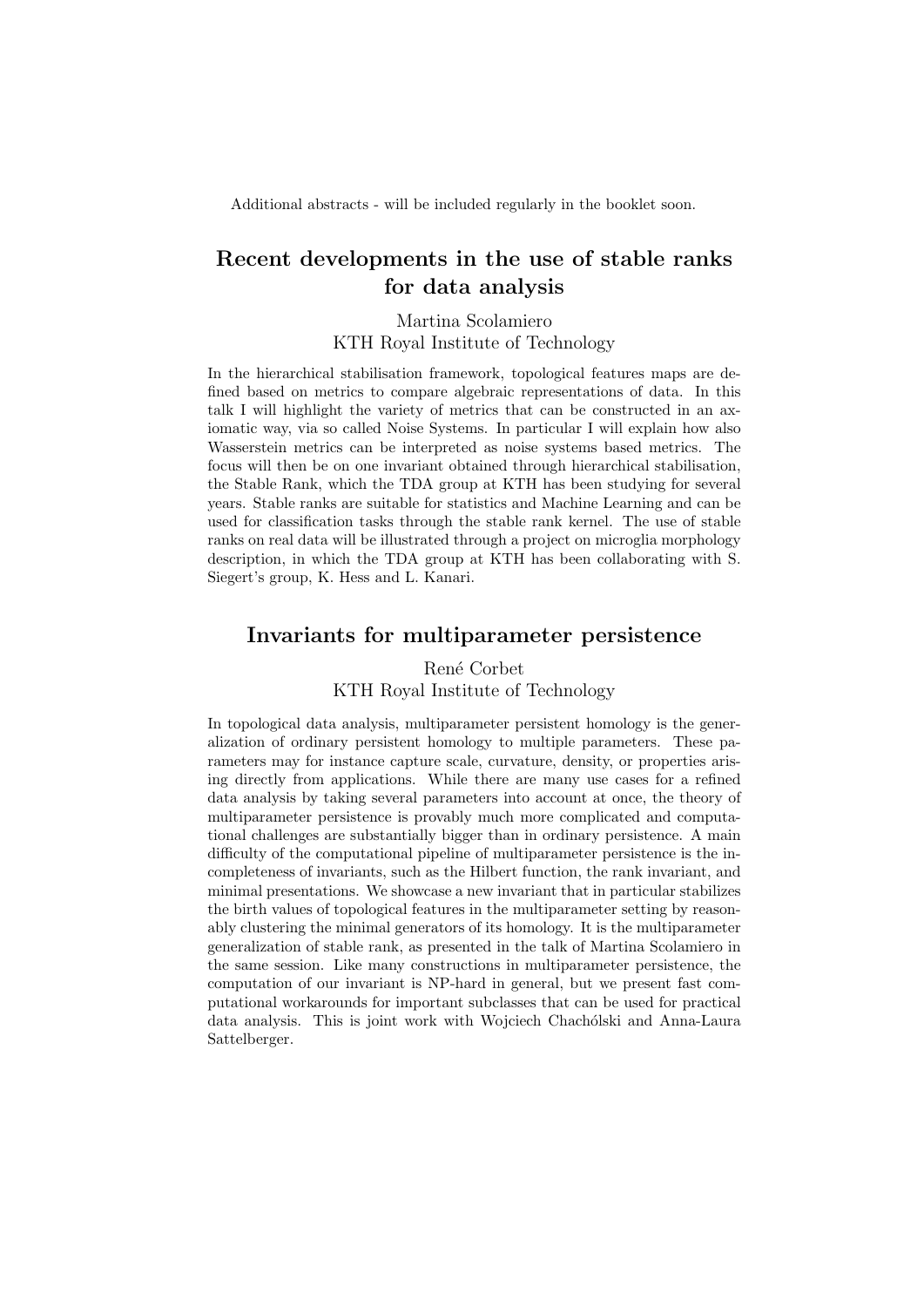## Learned operator correction in inverse problems

Andreas Hauptmann University of Oulu

Iterative model-based reconstruction approaches for high-dimensional problems with non-trivial forward operators can be highly time consuming. Thus, it is desirable to employ model reduction techniques to speed-up reconstructions in variational approaches as well as to enable training of learned model-based techniques. Nevertheless, reduced or approximate models can lead to a degradation of reconstruction quality and need to be accounted for. For this purpose, we discuss in this talk the possibility of learning a nonlinear data-driven explicit model correction for inverse problems and whether such a model correction can be used within a variational framework to obtain regularized reconstructions.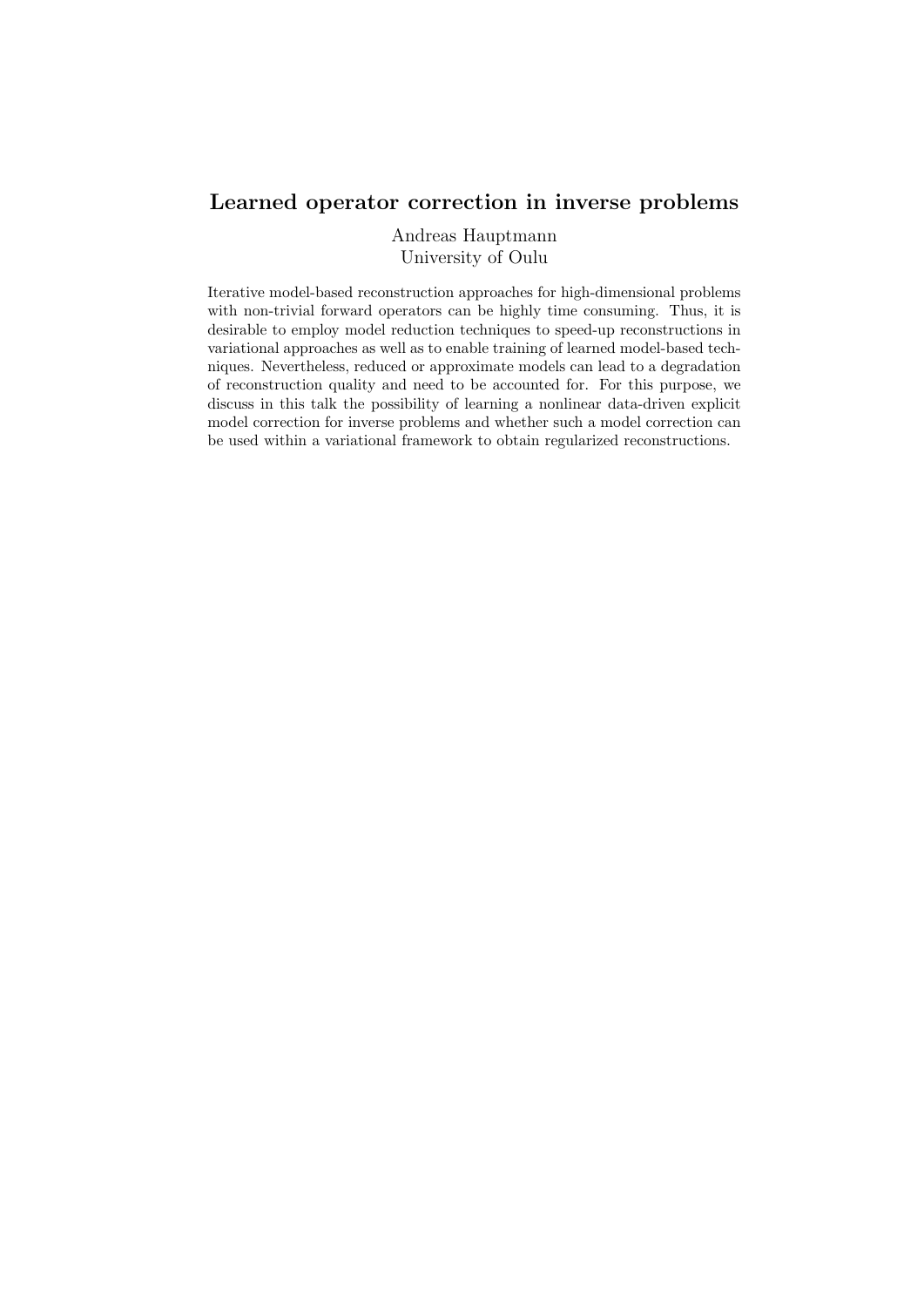Additional abstracts for the poster session - will be included regularly in the booklet soon.

# Convergence of Stein Variational Gradient Descent under a Weaker Smoothness Condition

Avetik Karagulyan KAUST

Stein Variational Gradient Descent (SVGD) is an important alternative to the Langevin-type algorithms for sampling from probability distributions of the form  $\pi(x) \propto \exp(-V(x))$ . In the existing theory of Langevin-type algorithms and SVGD, the potential function V is often assumed to be L-smooth. However, this restrictive condition excludes a large class of potential functions such as polynomials of degree greater than 2. Our paper studies the convergence of the SVGD algorithm for distributions with  $(L_0, L_1)$ -smooth potentials. This relaxed smoothness assumption was introduced by Zhang et al. for the analysis of gradient clipping algorithms. With the help of trajectory-independent auxiliary conditions, we provide a descent lemma establishing that the algorithm decreases the KL divergence at each iteration and prove a complexity bound for SVGD in the population limit in terms of the Stein Fisher information.

## Geometry of the n-torus entropic trust region packing algorithm

Miloslav Torda University of Liverpool

Stochastic relaxation is a well-known approach to solve problems in machine learning and artificial intelligence in cases of complicated optimization landscapes. Inspired by the information geometric optimization framework, we construct a non-Euclidean trust region as a variant of the natural gradient learning with adaptive selection quantile fitness rewriting, the entropic trust region, to solve the problem of densest packings of closed subsets of the n-dimensional Euclidean space restricted to a Crystallographic Symmetry Group (CSG). Since CSGs induce a toroidal topology on the configuration space, the entropic trust region search is performed on a statistical manifold of extended multivariate von Mises probability distributions, a parametric family of probability measures defined on an n-dimensional torus. Using the connection with the generalized proximal method we examine the geometry of the n-torus entropic trust region packing algorithm and provide a characterization of the algorithm via local dual geodesic flows which in fact maximize stochastic dependence among elements of the extended multivariate von Mises distributed random vector, thus providing a relationship between evolutionary computing, simulated annealing method and recurrent neural computing as instances of more general graphical interaction models.